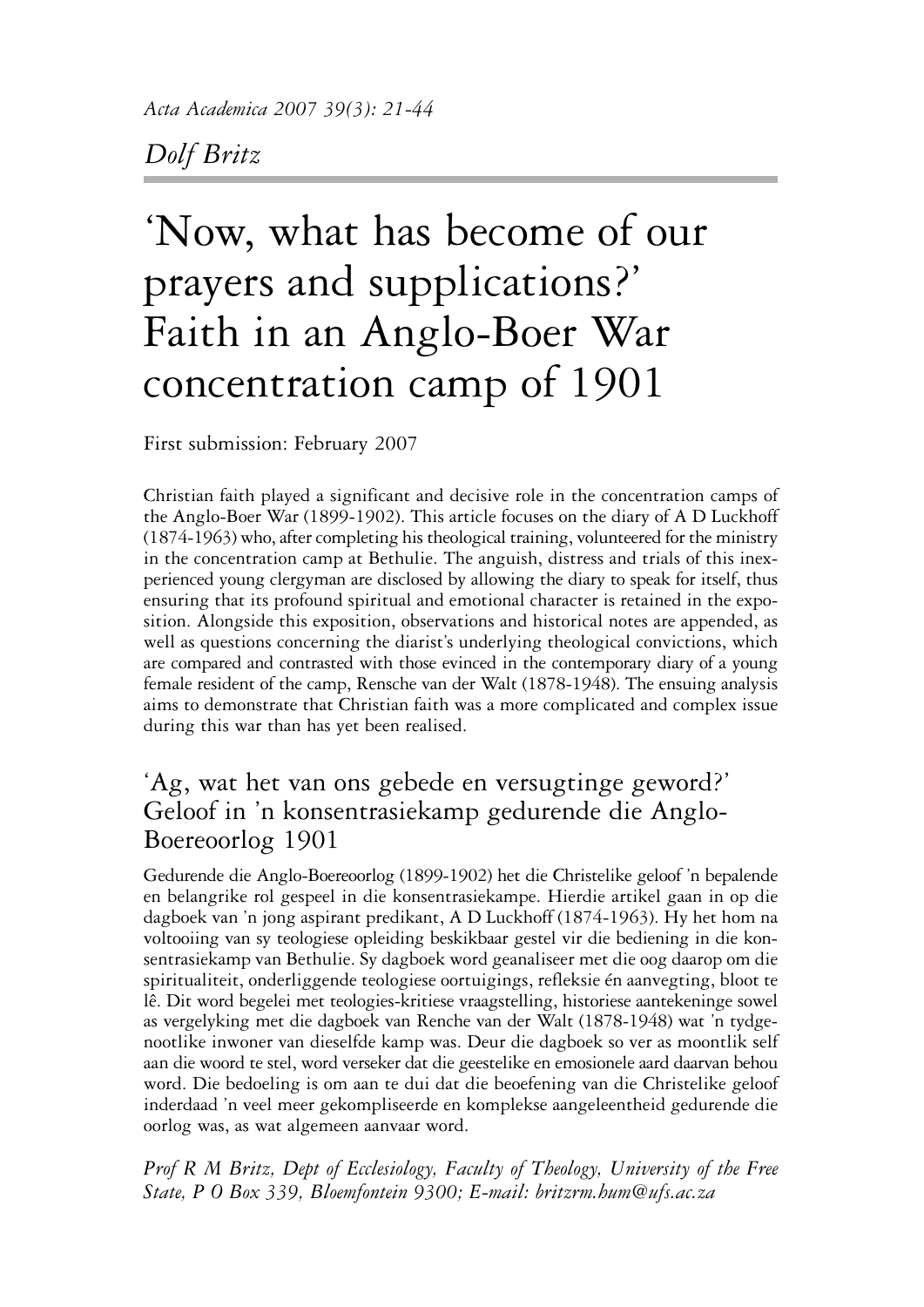The vast majority of the residents of the concentration camps were<br>members of the three historically Dutch-speaking Reformed<br>ecclesiastical and liturgical practices, played a significant role there.<sup>2</sup> In members of the three historically Dutch-speaking Reformed  $\Box$  churches,<sup>1</sup> hence the Christian faith, particularly its Reformed ecclesiastical and liturgical practices, played a significant role there.<sup>2</sup> In general, however, discussion of religion in the camps is characterised by description rather than exposition and lacks theological-critical differentiation as well as the necessary elucidation. There has as yet been no adequate critical assessment of primary sources (such as books of sermons, hymnals, religious literature, diaries, letters, and so on) with the aim of examining the nature of the theology underlying the ministry, the personal devotion, the spirituality, and the experience of faith in the camps.

This article investigates the personal reflections and religious appreciation of a young and inexperienced volunteer candidate-minister, A D Luckhoff (1874-1963), expressed in a diary which he kept while ministering in the concentration camp at Bethulie during August, September and October of 1901. His emotional and spiritual suffering is disclosed by allowing the diary to speak for itself — thus ensuring that its profound spiritual and emotional nature is retained in the exposition. Running alongside the exposition are observations and historical notes, as well as questions concerning the diarist's underlying theological convictions, which are also compared and contrasted with those evinced in the contemporary diary of a young female resident of the same camp. The ensuing analysis demonstrates not only the existential anguish, emotional distress and trials to which a young minister was exposed and with which he had to contend, but also illustrates that faith as such was a more complicated and complex issue than has yet been realised.

<sup>1</sup> These were the *Nederduitsche Gereformeerde Kerk*, the *Gereformeerde Kerke van Zuid-Afrika* and the *Nederduitsch Hervormde Kerk in Zuid-Afrika*.

<sup>2</sup> The kind permission of Gilles Teulié, editor of 'Religious writings and war', *Les Carnets du Cerpac* 3, 2006, to publish a revised version of this article in *Acta Academica* is acknowledged with appreciation.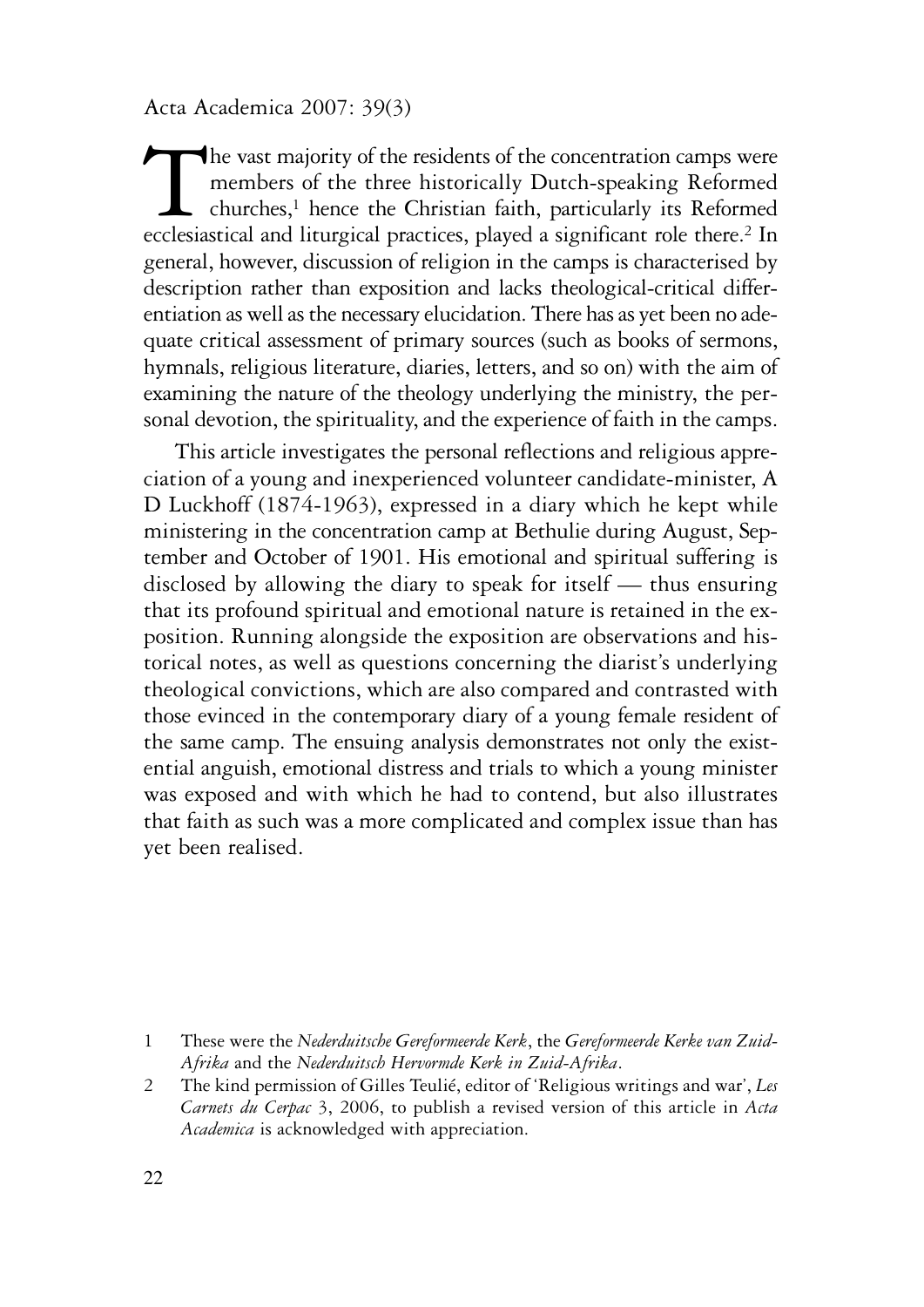## 1. That night …

Let me attempt what I have never before done …3

On the night of September 25th, 1901, Luckhoff's diary entry was not the usual scribbling down of patched-together notes from a pocket book.4 On the contrary: he was contemplating. As he remarked three years later (1904) in the introduction to the published edition: "A diary is simply a confidential talk to one's self of one's self — such is its prerogative". Then he appended: "[N]eed it be suggested how hard it is occasionally to lay bare the naked soul within?" In a note he added that the published edition was substantially the same as the original, except that contractions had been written out in full, and colloquial speech had been replaced, where possible, by less obtrusive wording. While copying the diary, it had become clear to him that it should be published. It was to be seen as a tribute to "Women's endurance [...] present[ing] in the story of that endurance, and the fortitude of the Dutch women and children, one of the nobler aspects of the late war."5

# 2. 'We will never forget the days of August and September 1901, and October, November and December'

He sat on a wooden box at a small table in a military-issue tent. A candle — a valued article<sup>6</sup> (as the box would also prove to be) — provided

- 3 L(uckhoff) A D, *Women's endurance* (Cape Town: S A News Co Ltd, 1904), September 25: 44 (hereafter *Women's endurance*, followed by the date and page no).
- 4 Just before retiring he noted down the events and activities of the day, consulting his pocket notebook. He simply scribbled the information down without any regard for style, language or form, due to the stress of the circumstances. The entries were usually made in a weary hand. Cf *Women's endurance*, Introduction.
- 5 *Women's endurance*, Introduction.
- 6 The diary confirms the value of this commodity. For instance, *Women's endurance*, August 26: 9; September 7: 23: "This evening two girls came to ask for candle; great misery no light; gave half a candle …"; September 10: 25; September 12: 28: "Another burden — no lights! There are numbers of tents where there is sickness, in some cases dying people, and where to-night there is not an inch of candle"; September 14: 31: "The cry for a little brandy or wine is simply pitiable. And candles! Fie on it! O fie!"; September 19: 38.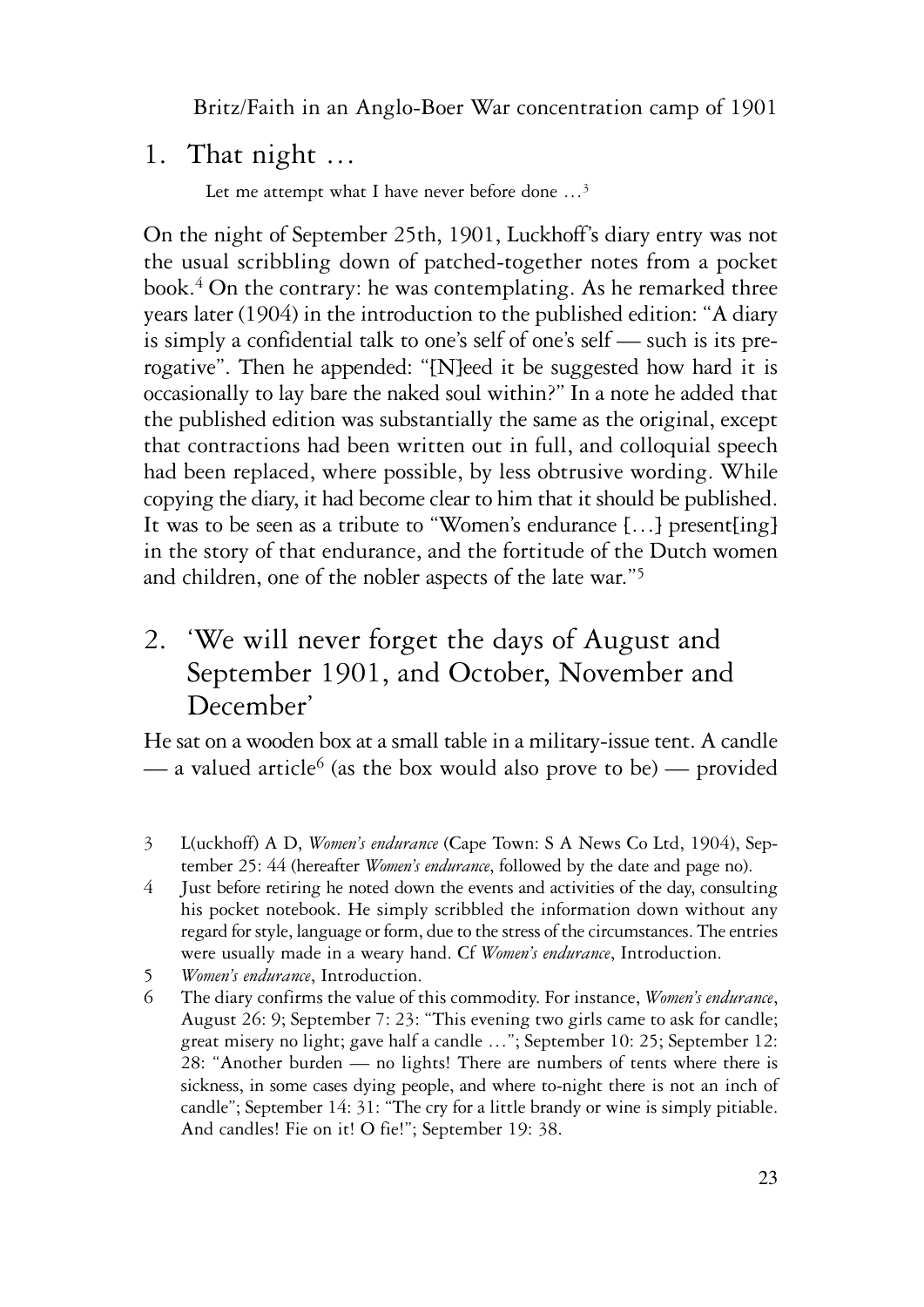light. Six weeks had elapsed since his arrival on 21 August 19017 at this "refugee camp" located about one mile from Bethulie, a town on the southern border of the recently instituted Orange River Colony.8 Since the fall of its capital Bloemfontein at the end of March 1900 the former Boer Republic (Oranje Vrijstaat) had been officially and politically incorporated into the British Empire. The existence of Bethulie is indebted to missionaries of the *Société des missions evangéliques de Paris*. <sup>9</sup> In 1833 they had selected this spot between the hills and the Orange River to establish a mission station.10 Eventually it developed into a town, surrounded by a prosperous farming community. In March 1901 the British High Command favoured it as a site for another white refugee camp,<sup>11</sup> mainly because of the railway line which skirted it.

The Anglo-Boer War  $(1899-1902)^{12}$  had by then become devastating and unmitigated. A scorched earth policy<sup>13</sup> involving both the white and the black civilian populations<sup>14</sup> had reduced the country almost

7 Cf *Women's endurance*, August 21: 3.

- 8 Cf for Bethulie *Eeufeesalbum: Centenary album Bethulie 1863-1963* (Bethulie: City Council, 1963).
- 9 Cf Betz H D, Browning D S, Janowski B, Jüngel E (Hrsg), *Religion in Geschichte und Gegenwart, 6* (Tübingen: Mohr Siebeck, 2003[4]): 939.
- 10 For the history of the Paris Evangelical Missionary Society in South Africa, cf Ellenberger V, *Landmarks in the story of the French Protestant Church in Basutoland during the first hundred years of its existence: 1833-1933* (Morija: 1933). Also Pellisier S H, *Jean Pierre Pellisier van Bethulie. 'n Volledige lewensbeskrywing van een van die eerste Franse Protestantse sendelinge wat 'n sendingstasie op Bethulie in 1833 gestig het asook 'n weergawe van baie van die geskiedkundige, politieke en geestelike veranderinge wat in die suidelike Vrystaat tussen die jare 1826 en 1900 plaasgevind het* (Pretoria: Van Schaik, 1956).
- 11 Raath A W G & Louw R M, *Die konsentrasiekamp te Bethulie gedurende die Anglo-Boereoorlog: 1899-1902* (Bloemfontein: War Museum of the Boer Republics, 1991) contains poignant historical material concerning the history of the camp and life within it.
- 12 Cf Pakenham T, *The Boer War* (London: Futura, 1988), Wessels A, *The phases of the Anglo-Boer War* (Bloemfontein: War Museum of the Boer Republics, 1998).
- 13 Cf Pretorius F (ed), *Scorched earth* (Cape Town, Pretoria, Johannesburg: Human & Rousseau, 2000).
- 14 For the involvement of civilians in the War, cf Spies S B, *Methods of barbarism? Roberts and Kitchener and civilians in the Boer Republics, January 1900-May 1902* (Cape Town: Human & Rousseau, 1977), Ploeger J, *Die lotgevalle van die burgerlike bevolking gedurende die Anglo-Boereoorlog: 1899-1902* (Pretoria: Government Archive, 1990) 5 vols.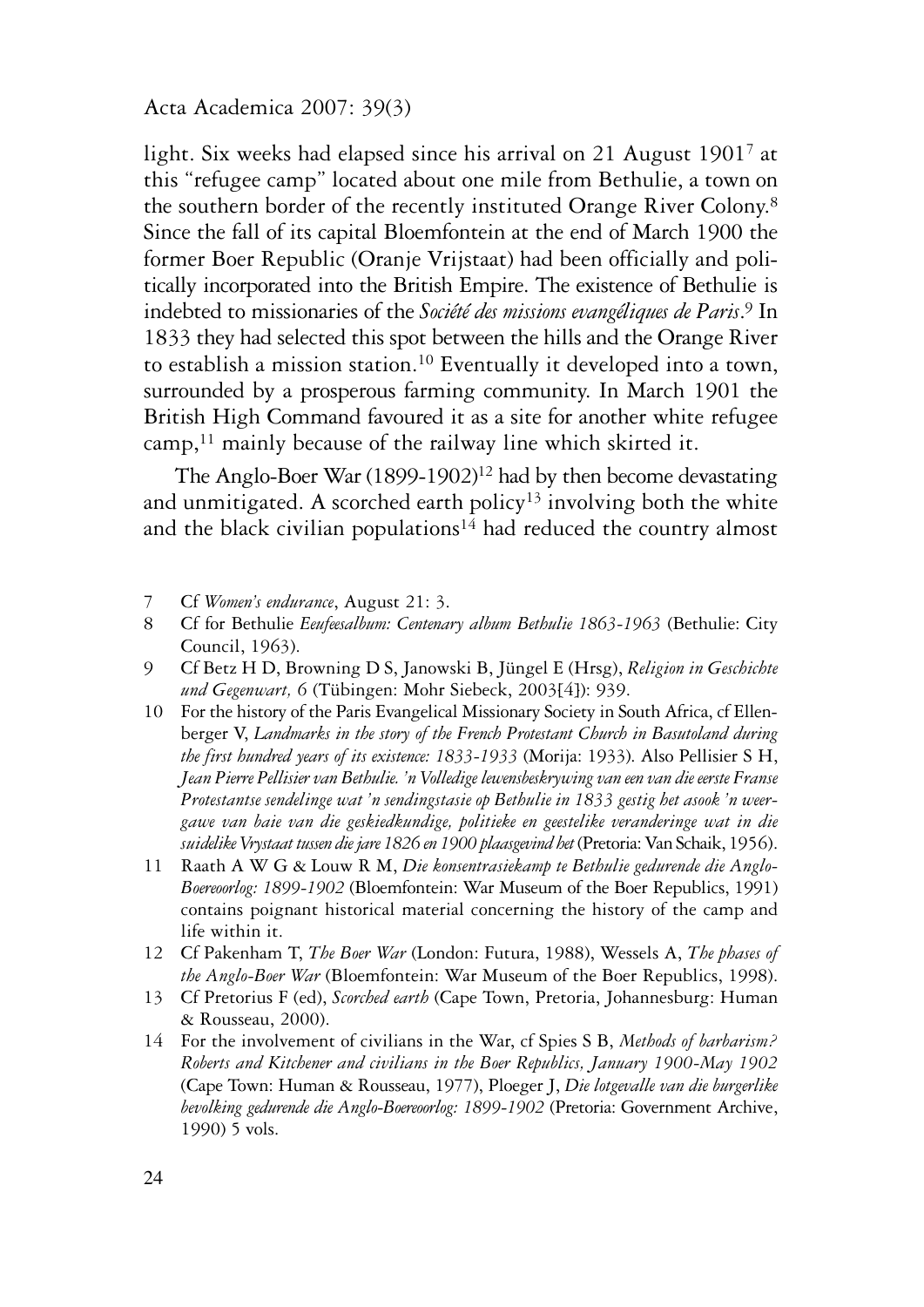to a wasteland. The establishment of white and black concentration camps (or "refugee camps")15 sought in different ways and for diverse purposes to serve the military strategy of ending the War.16 The administration of the camps left much to be desired; medical services were inadequate, and there was a lack of nutritious food. Through neglect and incompetence thousands met their deaths due to disease.17 The situation escalated out of control, particularly during the second half of 1901. The camps bore the "brunt of the war".<sup>18</sup> Nearly 28 000 Boer civilians — men, women and children — died there.19 The same holds true for more than 18 000 black civilians.<sup>20</sup> And Bethulie? As Rensche van der Walt (1878-1948),<sup>21</sup> a resident of that camp, recalled in her journal at the end of the War, "We will never forget the days of August and September 1901, and October, November and December — those months when we were more dead than living. O, we still see the many corpses buried each morning and afternoon — and all the children …".22 Between May 1901 and March 1902, 1 307 deaths were recorded in the camp,23 while more than 4 850 people were detained.

- 15 Pretorius, *Scorched earth*, includes a map showing the locations of the approximately 100 concentration camps constructed during the War.
- 16 For the role of Blacks in the War, cf Warwick P, *Black people and the South African War 1899-1902* (Cambridge: Cambridge University Press, 1983), Wessels A, *Die militêre rol van swart mense, bruin mense en Indiërs tydens die Anglo-Boereoorlog (1899-1902)* (Bloemfontein: War Museum of the Boer Republics, 1998).
- 17 The most common diseases were whooping cough, measles, typhoid fever, diphtheria, diarrhoea and dysentery. Cf 'Camps' at <http://www.anglo-boer.co.za>.
- 18 Cf Hobhouse E, *The brunt of the War and where it fell* (London: Methuen, 1902).
- 19 Cf Grundlingh A, The Anglo-Boer War in the 20th-century Afrikaner consciousness (Pretorius, *Scorched earth*: 243).
- 20 Cf Mohlamme J S, African refugee camps in the Boer Republics (Pretorius, *Scorched earth*: 110) and Kessler S V, The Black and Coloured concentration camps (Pretorius, *Scorched earth*: 132, 148, 150). The Orange River Colony provided for 37 and the Transvaal for 28 Black concentration camps, with more than 110 000 inhabitants.
- 21 For her, cf Van der Walt R, *Dagboek van 'n kampdogter*. Compiled and edited by Kezia Hamman (Bloemfontein: 1965): ix [hereafter *Dagboek*, followed by the page number].
- 22 *Dagboek*: 88: "Om wy zullen dien dagen van Agustus en Septer van 1901 nooit vergeten en October en November en December, die vier maanden was ons meer dood als leeven. O, wy zien nu nog de menig lyken alken morgen en meddag begraven en al de kenderen van 7 jaar af" [My translation, DB].
- 23 *Women's endurance*, 67.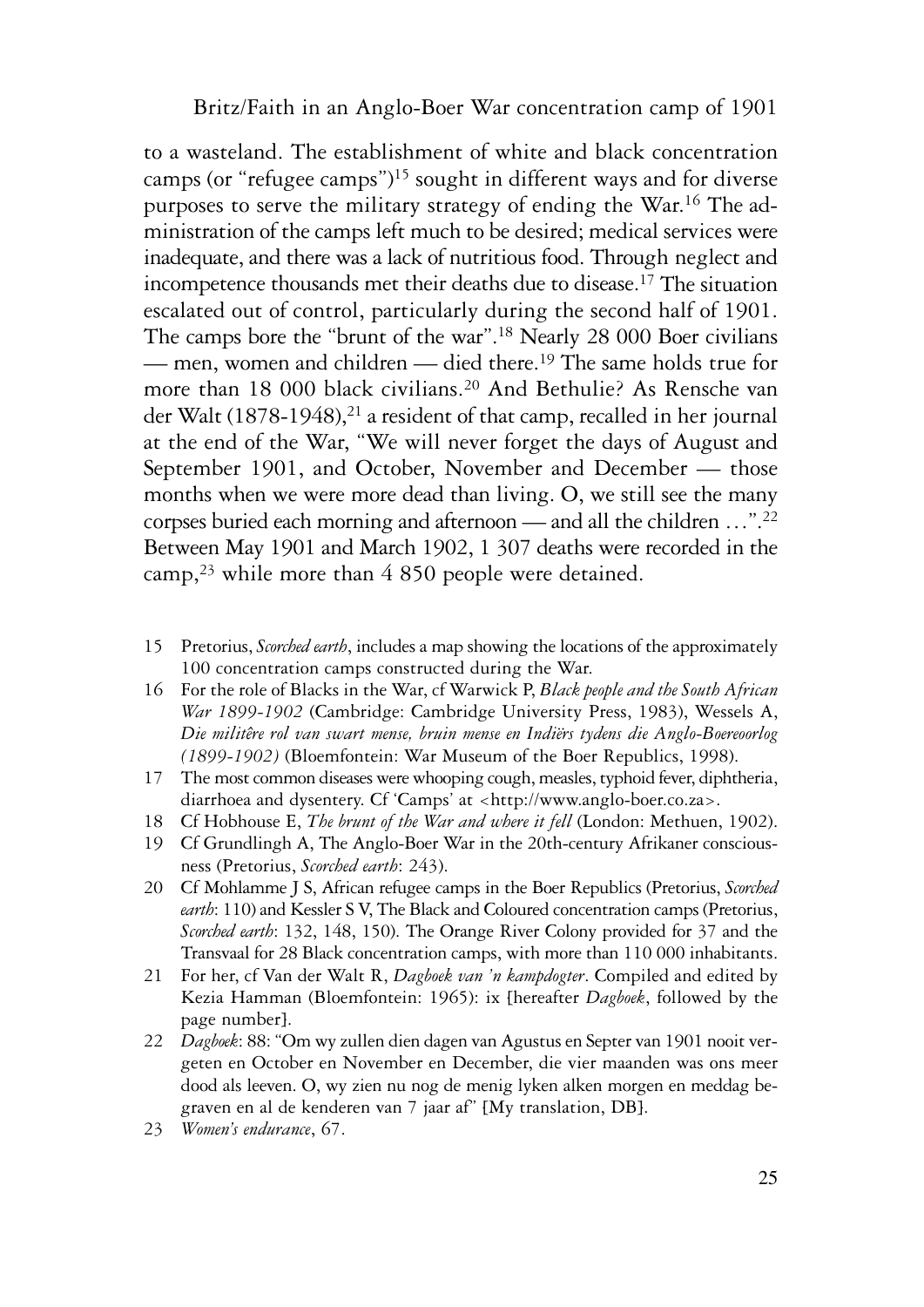Among Afrikaners the concentration camps constituted a shared national tragedy, whose effect was destined to endure throughout the twentieth century.24 They left a legacy of bitter memories, giving rise to expressive images which have had a profound effect on the interpretation of the War. Even memories of the camps compiled at a later date did not escape subjective representation.25 Few primary historical sources — in the true sense of the word, written at the time of the War — exist.26 Furthermore, letters from the concentration camps were censored, inhibiting the writers.27 Indeed, not much was written at all, especially in the overwhelmingly tragic situation of the camps. Van der Walt's journal and Luckhoff's diary are welcome exceptions.

It is significant that the two documents were compiled contemporaneously, but independently. Both were also written by young people. However, the differences are noteworthy. The 27-year-old Luckhoff was an educated minister of religion and came from a well-known Western Cape family. He had travelled in Europe.<sup>28</sup> Rensche van der Walt, four years

- 24 Cf Grundlingh, The Anglo-Boer war (Pretorius, *Scorched earth*: 243). Cf also Teulié G, *Les Afrikaners et la guerre anglo-boer, 1899-1902: étude des cultures populaires et des mentalités en présence* (Montpellier: Université Paul Valéry: Centre d'étude et de recherches sur les pays d'Afrique noire Anglophones et du Commonwealth, 2000).
- 25 Reverend H C J Becker's reminiscences on the Bethulie concentration camp are a good example (cf Raath & Louw, *Die konsentrasiekamp te Bethulie*: 70-82 for a translated text). During the War Becker was the local minister to the Bethulie congregation of the Dutch Reformed Church, and assisted Luckhoff in the camp. Cf Ferreira I L, *'n Baken vir Bethulie* (Bloemfontein: NG Sendingpers, 1988): 70 Becker recalled a "… general complaint [...] that vitriol and splinters of glass were occa-sionally found in the flour and sugar". Cf Raath & Louw, *Die konsentrasiekamp*: 73. While this has no historical substance, the suggestive power of his remark concerning treatment in the camps was of great significance for contemporary reflections on the War.
- 26 Stemmet found only nine books, comprising diaries and reminiscences of participants published between 1906 and 1931, cf Stemmet J G, Die insameling van outobiografiese getuienisse oor die Anglo-Boereoorlog, *Christiaan de Wet Annale 3* (Bloemfontein: S A Akademie & Oorlogsmusem van die Boererepublieke, 1975).
- 27 Reading the letters written from the camps, one is struck by their concision and succinctness. Cf for example the letters of D H Erasmus from the Springfontein Camp: OM 5690/207, OM 5690/169, OM 5690/209. Cf also the letter of A E Barnard (Bethulie) dated 13 September 1901, OM 6713/1 (OM = Archives of the War Museum of the Boer Republics, Bloemfontein).
- 28 Cf *Women's endurance*, Introduction. Cf also August Daniël Luckhoff, Geldenhuys J N (Chief Compiler), *Jaarboek van die Nederduitse Gereformeerde Kerke (Moeder-, Sendingen Bantoekerke)*: 115 (Cape Town: NGK Publishers, 1964): 389. Cf further Van Wyk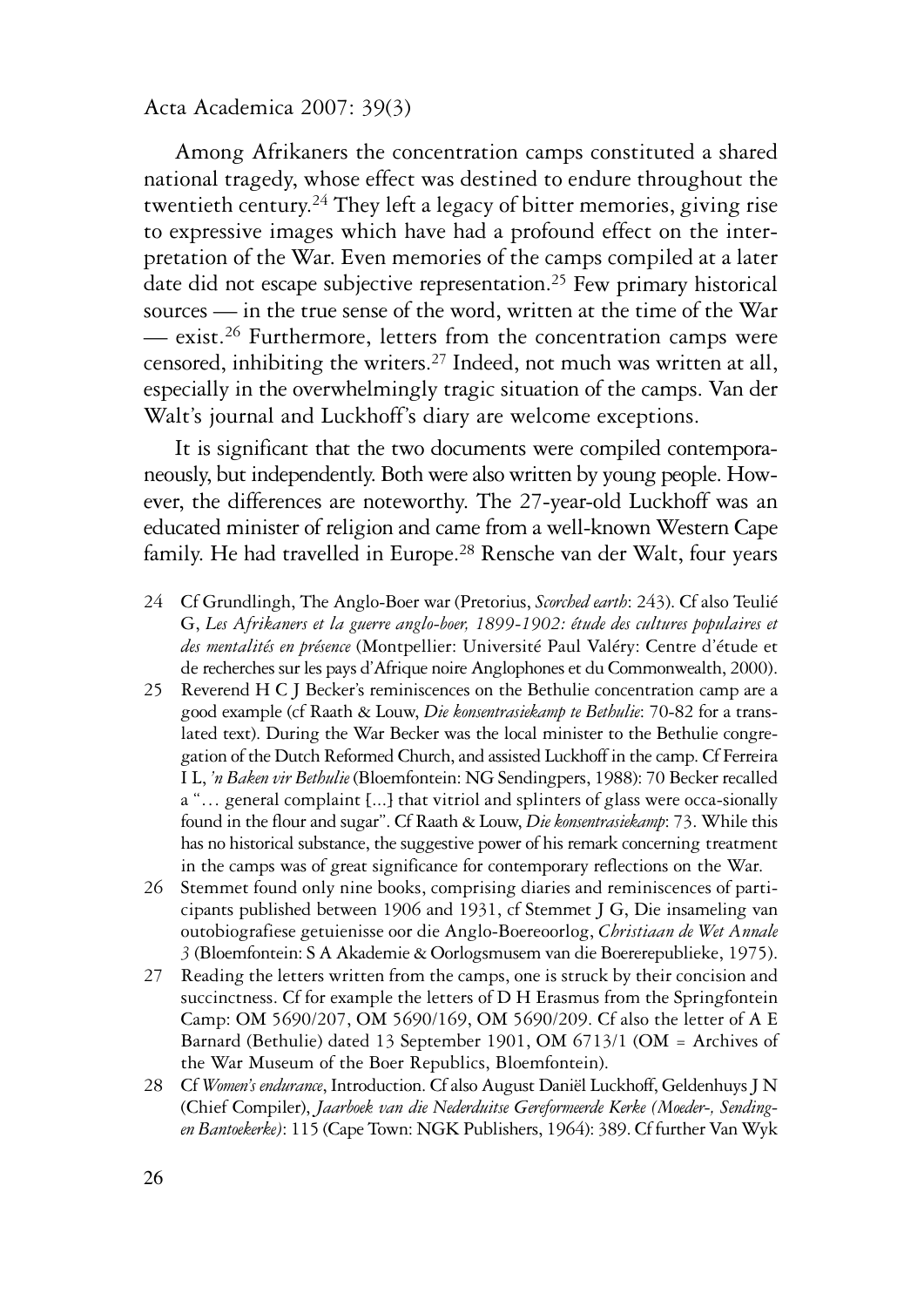his junior, had grown up and lived on a rural farm near the Free State town of Reddersburg.29 Before being captured, she had not even seen a train.30 She was a member of the Reddersburg Reformed Church.<sup>31</sup> This congregation was one of the Reformed Churches in South Africa which had been instituted as a denomination in 1559, and had withdrawn from the Dutch Reformed Church and the "Hervormde Kerk" in the South African Republic.32 The Reformed Churches identified with the tradition and theology of the *Heidelberg Catechism* (1563), the *Belgic Confession* (1561), the *Canons of Dordt* (1618/19) and the *Church Order* accepted at that famous synod. Luckhoff came from the much larger Dutch Reformed Church, 33 whose theology was deeply influenced by nineteenth-century evangelical Presbyterianism. He wrote in English; she expressed herself in an early form of Afrikaans-Dutch. She was forced to become a resident of the camp. Luckhoff was a clergyman who volunteered for the ministry there. Their perspectives thus differed in more than one respect.<sup>34</sup> Essential to both documents, however, were their authors' respective religious convictions, spirituality and reflections in terms of the Christian faith. This is not peculiar — the Boers were a deeply religious people and the Christian faith played an explicit and significant role throughout the War.<sup>35</sup>

W E, *Die bediening van Dr A D Luckhoff as armesorgsekretaris van die Nederduitse Gereformeerde Kerk, met spesiale verwysing na die Noordweste 1916-1943* (Stellenbosch: unpublished MTh thesis, 1986): 1.

- 29 *Dagboek*, ix.
- 30 *Dagboek*, 63: "Ik heef nog nooit die ding voor myn oogen gezien. Een groot vrees en angst heef ons daarvoor al van de huis af."
- 31 Cf *Dagboek*, ix.
- 32 For the history of this ecclesiastical division, cf Brown E, Die Kaaps-Hollandse Kerk loop uiteen — ondanks die Drie Formuliere van Eenheid, *Studia Historiae Ecclesiasticae* 19(2) (December 1993): 35-56.
- 33 Cf Van der Watt P B, *Die Nederduitse Gereformeerde Kerk*, 1 1652-1824, 2 1834- 1866, 3 1824-1905, 4 1905-1975 (Pretoria: NGK Booksellers, 1976-1987).
- 34 Luckhoff had to contend with and was quite aware of the differences, since he ministered to members of Reformed Churches as well. Cf *Women's endurance*, September 16: 34; September 20: 39: "Her delight, Psalm 62, verse 1, and when I read it aloud I was on the point of remarking […] 'No, wait, I have the right verse for you — Hymn 39, verse 3 — Come ye all, sinners come, what dare hold you back?'; saved from this calamity by mere chance (grace); perhaps they are Doppers! And so it was. Narrow shave; second time! Members of the Dopper (or Reformed) churches sing only Psalms, never hymns."
- 35 Cf *Religion and the Anglo-Boer War* (Johannesburg: Rooftop Communication for the SABC Religion, 1999) (Video recording).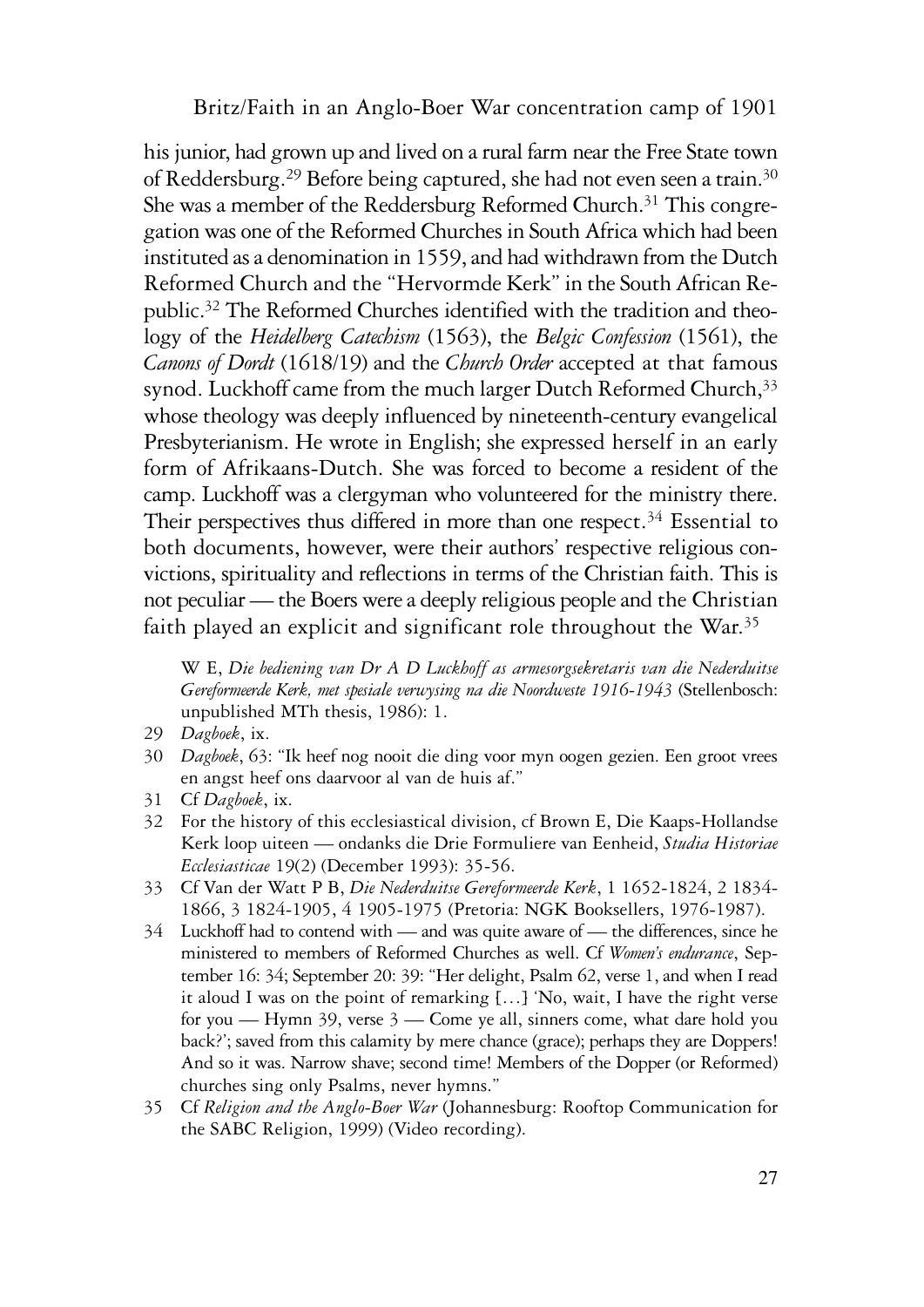## 3. 'God rules our destiny'

As a period of cataclysmic upheaval, the War in South Africa was theologically interpreted and ecclesiastically assessed and adjudicated.<sup>36</sup> For most of the churches of British origin and with an English tradition (including the many Anglo-Saxon mission societies) it was a justifiable war, a God-given opportunity to rectify the injustices of the past. It was an instrument for furthering the establishment of the Kingdom of God and a Christian commonwealth in the region.37 As far as the Black Christian churches and their assessment of the War is concerned, little is known.<sup>38</sup> The "Boer churches" viewed the War as an unjust development that should have been prevented by arbitration. Once it was under way, however, the War was related to the decrees of God's Providence: "God rules our destiny" and "God is on the side of the oppressed" were oft-repeated statements. Almost without exception the Boer populations in the two Republics belonged to the three traditional reformed churches. The Christian religion thus constituted a prominent interpretative lens for their experience and appraisal of the War.

As the War escalated, "catastrophic" events determined or transformed, even distorted, its initial theological comprehension and motivation among the Boers. A kaleidoscope unfolds to the interrogating eye: the articulation and ministry of the Christian faith to the Boer commandos, $39$  in the concentration camps,  $40$  and in the prisoner-of-war camps in Ceylon, India, the Bermudas and St Helena<sup>41</sup> create a multi-

- 36 Cf Brown E, Die oorlog van 1899-1902 en die problematiek van die vaderlandse kerkgeskiedenis van die 20ste eeu met verwysing na die Nederduitse Gereformeerde Kerk, *Die kerk in die wêreld: 'n Bundel opstelle* (Pretoria: Kital HAUM, 1982): 34. Also Hofmeyr J W & Pillay G J (eds), *A history of Christianity in South Africa*, 1 (Pretoria: HAUM, 1994): 152.
- 37 Cf Cuthbertson G C, *The nonconformist conscience and the South African War 1899- 1902* (unpubl DLitt et Phil dissertation, Pretoria: Unisa, 1986).
- 38 Cf in this regard, however, Britz R M, Waaihoek se NG Sendinggemeente in Bloemfontein 1891-1903, *Acta Theologica* 2002 22(2): 1-18.
- 39 Cf Pretorius F, *Kommandolewe tydens die Anglo-Boereoorlog 1899-1902* (Cape Town, Johannesburg: Human & Rousseau, 1991): 171-202.
- 40 Cf in this regard Britz R M, 'n Bet-el kerk in die veld … Die (NG) gemeente van vlugtelinge op Springfontein Mei 1901-Januarie 1903, *Studia Historia Ecclesiasticae* 2002 29(1): 238-77; Britz R M, Die kampkerk van Bloemfontein 1901- 1903, *Acta Theologica* 2003 23(1): 1-22.
- 41 Cf Oosthuizen S P R, *Die beheer, behandeling en lewe van die krygsgevangenes gedu-*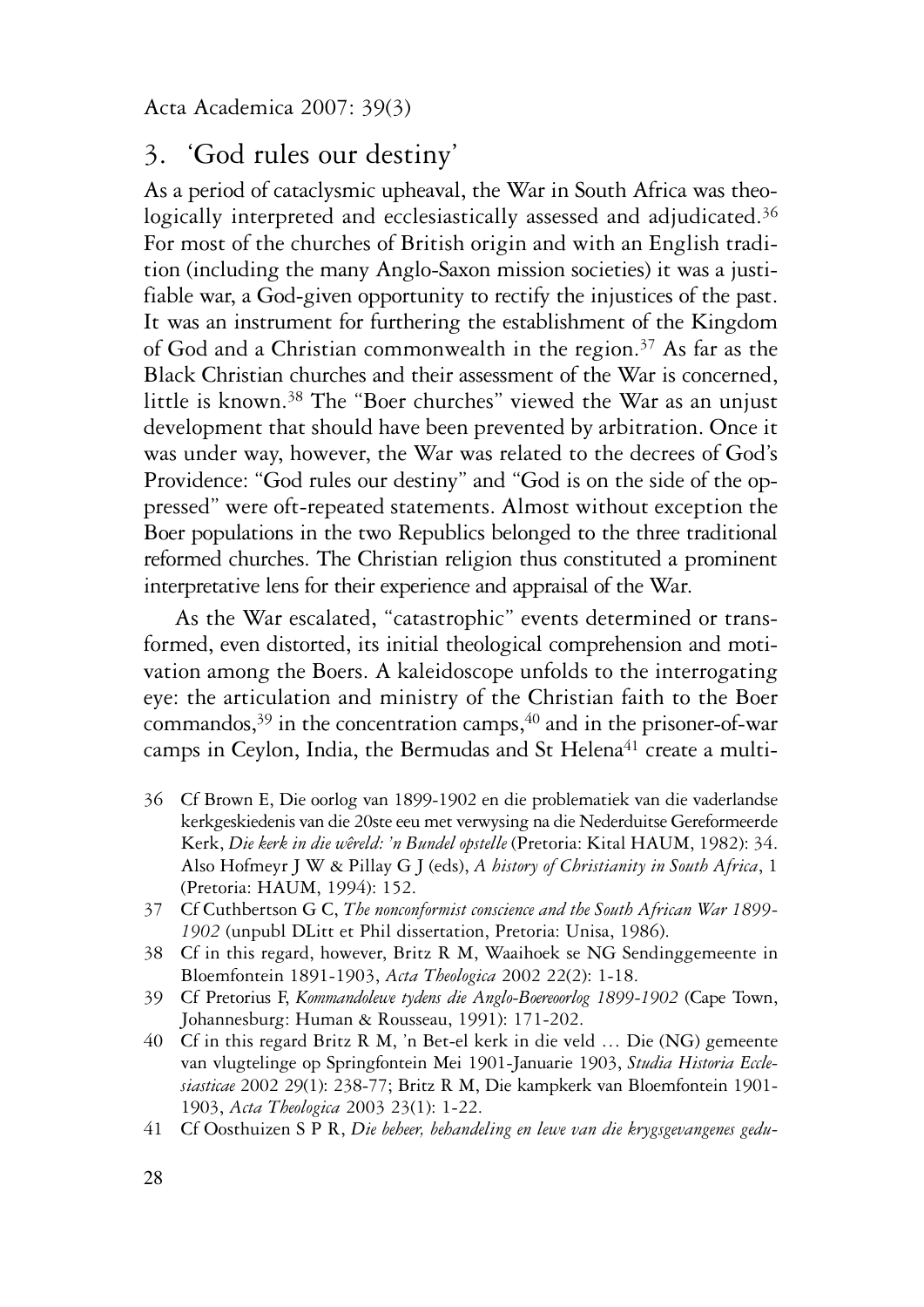hued picture which makes any attempt at generalisation or systematisation difficult. This was also well illustrated at the final peace talks during the first months of 1902, when the Boer leaders stood "at the grave of their Republics".42 Their faith was indeed a central theme: many reflected on it, spoke of it, and referred to its significance. But diverse conceptions emerged: General C R de Wet (1854-1922), who proposed continuing the War, gauged the situation thus:

My answer is: Faith alone, and nothing more. This was the only veritable foundation on which we started the war. Faith even now remains our single foundation […] Has the way ahead become dark? Or illuminated? Faith alone […] and we know that a small nation can conquer the mightiest enemy in faith. Our struggle is a struggle in faith — to conquer.  $43$ 

General J B M Hertzog (1866-1942), a trained jurist who was a judge before the War, held a different opinion:

The incessant reflection on the question of religion in a public meeting such as this irritates me. It is continually pointed out that this or that is Divine Intervention. But, although I have my faith, I say that neither you nor I have the vaguest conception of what Divine Intervention is. God has given all of us common sense and a conscience and when these lead us, then we need to follow nothing else.<sup>44</sup>

General J H de la Rey (1847-1914), who, like De Wet, had been a farmer before the War, had his own view:

I will be brief […] Here you may speak and decide as you like. But, I tell you: this meeting is the end of the war. The end can come honourably or dishonourably. If we decide to continue the war, for no reason, the end will be dishonourable. Many have spoken of faith. What is faith? Faith is: Lord, Thy will be done […] And not: My will be done to be the victor. I must mortify my will and I have to act and

*rende die Anglo-Boereoorlog: 1899-1902* (unpublished DPhil dissertation, University of the Orange Free State, Bloemfontein, 1975).

- 42 Kestell J D & Van Velden D E, *De vredesonderhandelingen tusschen de regeeringen der twee Zuid-Afrikaansche Republieken en de vertegenwoordigers der Britsche Regeering welken uitliepen op den vrede, op 31 Mei 1902 te Vereeniging gesloten* (Pretoria-Amsterdam: J H de Bussy, 1909): 212.
- 43 *Ibid*: 171 [my translation, DB]. For De Wet, cf Scholtz W L v R, *Generaal Christiaan de Wet as veldheer* (Leiden: Rijksuniversiteit, 1978).
- 44 Kestell & Van Velden, *De vredesonderhandelingen*: 180 [my translation, DB]. For General Hertzog, cf Van den Heever C M, *Generaal J B M Hertzog* (Johannesburg: APB, 1943), Le Roux J H, Coetzer P W, Marais A H, *Generaal J B M Hertzog. Sy strewe en stryd* (Johannesburg: Perskor, 1987).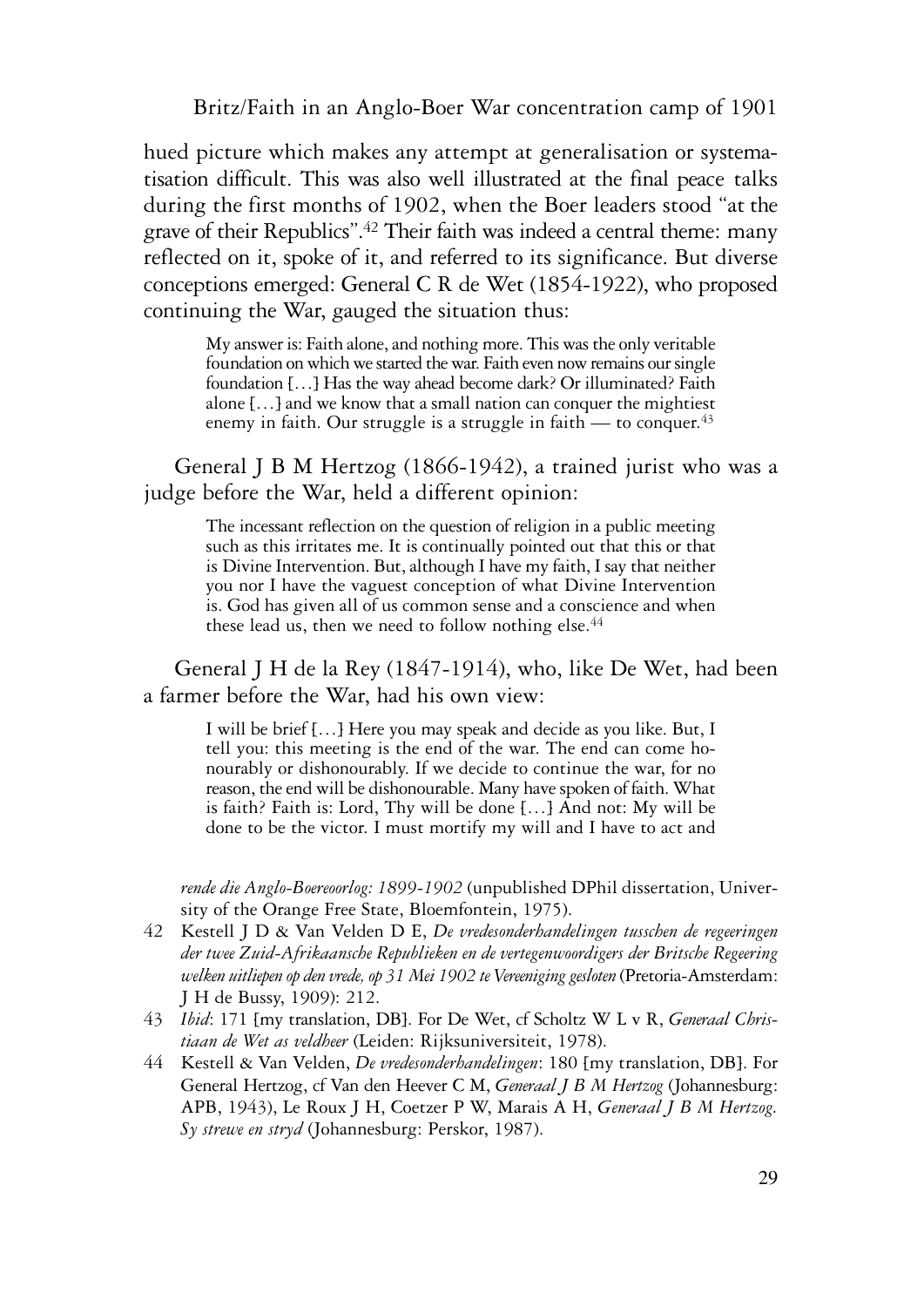think as He guides and leads. That is my understanding of faith. This is the faith by which God's children should live.<sup>45</sup>

To this, the lawyer and general J C Smuts (1870-1950) added:

We now submit to the will of God. The future is dark, but we can not sacrifice the courage, the trust, the hope that is embedded in the faith in God.<sup>46</sup>

The views of these generals indicate a wide range of religious opinion and reflection, and constitute a good reason for proposing that the role and significance of the Christian faith during this War should be examined more carefully and critically than has yet been the case. Popular assumptions can easily engender oversimplifications.

## 4. 'Chaplain to the refugee camp'

During 1900, the first year of the War, the diarist was a student in the final year of his training at the Theological Seminary in Stellenbosch. $47$ He would have been well acquainted with the situation of the war. His professors and the Cape Colony's foremost churchmen had taken the lead in trying to prevent it and then, after October 1899, in attempting to come to terms with the ensuing disaster, theologically speaking. Furthermore, Professor N J Hofmeyr (1827-1909) had been instrumental in constituting an ecclesiastical committee to discuss the situation of prisoners of war with the Cape authorities and to co-ordinate the ministry to these men.48 This ministry was typical of the approach of the contemporary Dutch Reformed Church's evangelical theology, in which

- 45 Kestell & Van Velden, *De vredesonderhandelingen*: 161 [my translation, DB]. For De la Rey, cf Meintjes J, *De la Rey — Lion of the West: a biography* (Johannesburg: Keartland, 1966).
- 46 Kestell & Van Velden, *De vredesonderhandelingen*: 196. For Smuts, cf Smuts J C, *Jan Chistiaan Smuts: a biography* (Westport, CT: Greenwood Press, 1973), Cameron T, *Jan Smuts: an illustrated biography* (Cape Town: Human & Rousseau, 1994), Beukes P, *The religious Smuts* (Cape Town: Human & Rousseau, 1994), Geyser O, *Jan Smuts and his international contemporaries* (Johannesburg: Covos Day, 2001).
- 47 Cf August Daniël Luckhoff, Geldenhuys, *Jaarboek*: 389. He enrolled at the Seminary in 1896.
- 48 Cf *De Kerkbode* 22 Maart 1900 17(12): 176. For the role of N J Hofmeyr in the War, cf Du Toit S, *Professor N J Hofmeyr 1827-1909: predikant in die lesingsaal* (unpubl DTh dissertation, University of Stellenbosch, Stellenbosch, 1984): 390-6.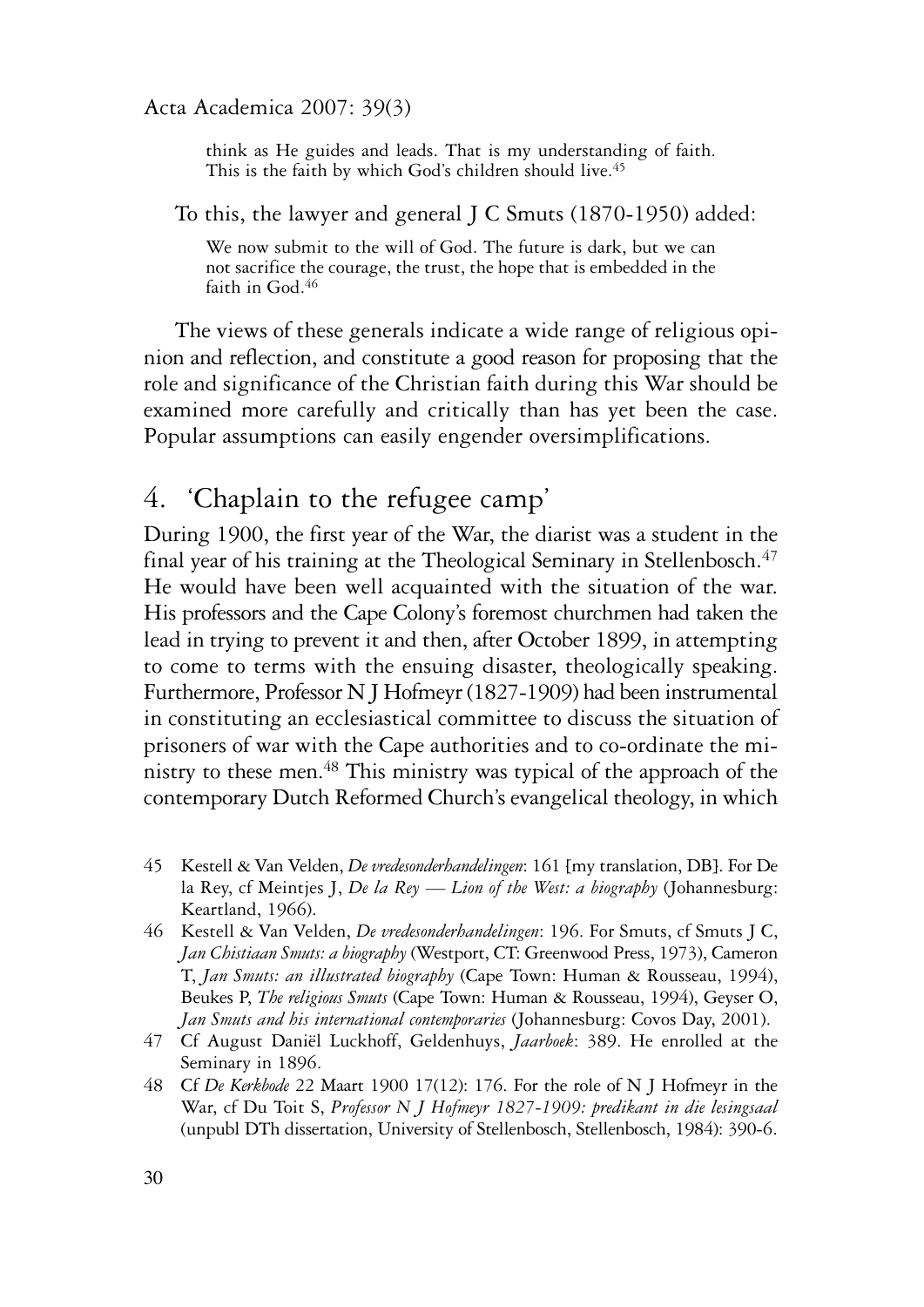much emphasis was placed on sin, repentance, conversion and surrender to Christ.<sup>49</sup> In February 1900, for example, Andrew Murray (1828-1917)<sup>50</sup> preached in the Green Point (transition) camp on trial, faith and repentance. The ministry to prisoners of war thus inaugurated would continue until after the War.

At the end of that year the diarist was licensed for the ministry in the Dutch Reformed Church. After a six-month tour of Europe — a privilege for the more affluent students — he received a telegram from the Reverend William Robertson (1842-1913), inviting him to serve in one of the refugee camps for whites in the war-stricken interior.<sup>51</sup> Robertson, previously the minister to the Dutch Reformed congregation of Petrusburg, was officially appointed co-ordinator of spiritual services to refugee camps in the Orange River Colony on 1 July 1901.52 This appointment included the responsibility for recruiting clergymen to serve the spiritual needs of the camps. Martial Law required these clergy to be British subjects, or at least to have taken the oath of neutrality, and to be cleared by British Intelligence. They were entitled to an officer's tent and rations, and received a salary of about £200 per annum. Their activities were restricted to what the authorities considered to be spiritual work.

When the inexperienced A H Luckhoff arrived at Bethulie on 21 August 1901, he was approved and appointed "chaplain" to the concentration camp.53 He was not unfamiliar with the region, having been born at Colesberg, a neighbouring town in the Cape Colony, where his father had been minister to the local congregation.<sup>54</sup> As was the case with

- 49 The sermons of the Reverend H J L du Toit of Lichtenburg are a good example: *Aan de rivieren van Babel: ter herinnering aan onze krijgsgevangenschap te Simonstad Belle Vue Kamp* (Cape Town: Citadel Printers, 1900). Between June and October 1900 he ministered to captured Boers in the transition camp at Bellevue near Cape Town.
- 50 Cf *De Kerkbode* 22 February 1900 17(8): 115. Cf *De Kerkbode* 5 April 1900 17(14): 210, 211.
- 51 *Women's endurance*, Introduction.
- 52 Cf in this regard Britz R M, Die Tweetoringkerk as een van die NG gemeentes van Bloemfontein gedurende die Anglo-Boereoorlog, *Acta Theologica* 2002 22(1): 9.
- 53 *Women's endurance*, title page.
- 54 Cf August Daniël Luckhoff, Geldenhuys, *Jaarboek*: 398. Also *Women's endurance*, August 23: 4 and August 26: 8: "… very nice to meet so many great friends of Oom Jacob and of Papa from Colesberg …".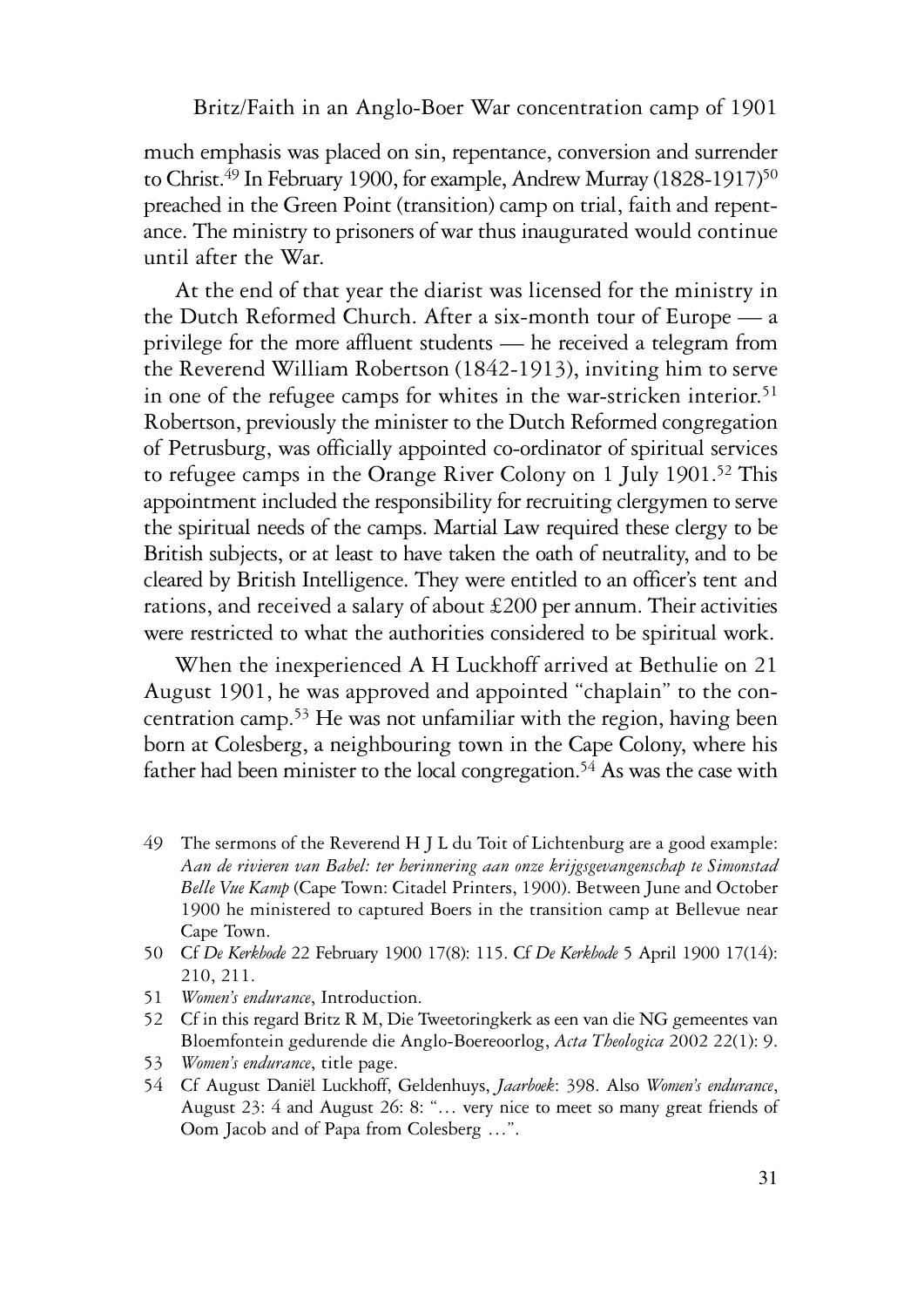most volunteering colleagues — and ministers — from the (British) Cape Colony, he was motivated by a typical evangelical urge. This was characteristic of the theology of the nineteenth-century Cape Dutch Reformed Church — a theology on which the contemporary Anglo-Saxon evangelical movement had a significant impact.55 The ministry to people in refugee camps thus represented an opportunity and a challenge.<sup>56</sup> Week after week the official journal of the Dutch Reformed Church of the Cape (*De Kerkbode*) conveyed news and information about the camps (albeit censored) to a growing circle of sympathetic readers. It also gave detailed descriptions of the spiritual work in the camps: what was being achieved not only in terms of the ecclesiastical structures that were being institutionalised (the camps in effect formed large temporary Dutch Reformed congregations), but also in terms of the practical outcomes: special evangelical preaching occasions and touching prayer meetings, altar calls, decisions for Christ, repentance and moving conversions, even revivals.57 This evangelicalism clearly resulted in a theological shift from the ("objective") Christ of faith to the ("subjective") faith of man. This shift deeply influenced the ministry.

- 55 Cf Franken M C, *Spesiale evangelieprediking in die Ned Geref Kerk in Suid-Afrika 1876-1945* (unpubl MTh thesis, University of Stellenbosch, Stellenbosch, 1987): 10-2, 56, Kuyler D A, *Die ontwikkeling van die Sinode en sinodale dienswerk van die Ned Geref Kerk in Suid-Afrika gedurende die 19de eeu. 'n Ekklesiologiese studie* (unpubl DTh dissertation, University of Stellenbosch, Stellenbosch, 1997): 115, 228, 233. Cf also Britz R M, Teologiese aantekeninge by die jubileum van 'Ons Theologische Seminarium' op Stellenbosch, d'Assonville V E & De Boer E A (reds), *Ad Fontes. Teologiese, historiese en wetenskaps-filosofiese studies binne reformatoriese kader. Festschrift vir Ludi F. Schulze* (Bloemfontein: University of the Free State, 2004): 217-49.
- 56 A number of remarks confirm Luckhoff's evangelical concern and approach. Cf in this regard *Women's endurance*, August 26: 9: "Mrs. Botha […] penitent; wonder if it is only the fear that drives her, or whether it is a genuine case of true repentance"; September 11: 27: "Gave old woman […] children and grandchildren, earnest talking-to this afternoon; old woman, over seventy, quite callous as to religion; no sense of need ..."; September 20: 39: "Called after dinner Mrs. Pelser; ill and concerned about soul; same one I had long talks with before; afraid she is still ignorant of primary step, reconciling with God; spent long while in making way of salvation clear"; 24 September: 44: "Mr. V.d.B. […] hard character, but today quite softened; long talk; not yet saved; prayer; great suffering". Cf further September 26: 50 and September 30: 53.
- 57 For an assessment of the role of this journal during the War, cf Britz R M, *De Kerkbode* oor die Anglo-Boereoorlog Julie 1899-Julie 1900 (Deel 1), *NGTT* March & June 2001 42(1&2): 28-45; Britz R M, *De Kerkbode* oor die Anglo-Boereoorlog Julie 1900-Julie 1902 (Deel 2), *NGTT* September & December 2001 42(3&4): 266-84.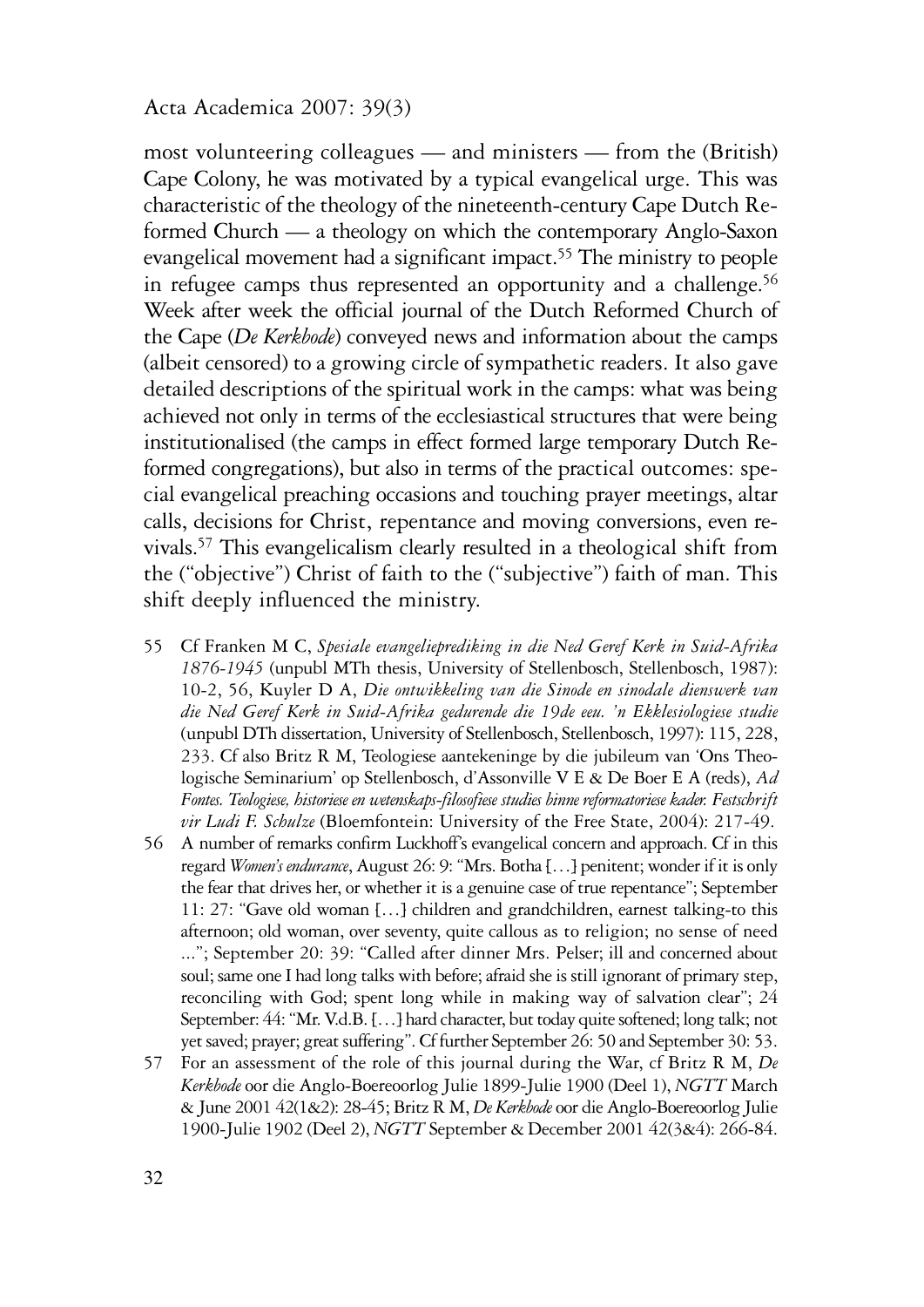# 5. 'What sorrows [are] to be [found] tent upon tent'

That night in the tent, his weary hand was not able to compile an acceptable representation of the situation in the Bethulie camp for interested readers near and far. He could have done so. He could have penned a report about the thirty-nine "elders" who helped him,<sup>58</sup> the Sunday school that had been organised<sup>59</sup> or the Sunday services, which were conducted outdoors, with most of the congregation standing. Later a marquee tent was provided for this purpose, serving to accommodate the school during the week.60 He could have mentioned the regular gatherings of young people,61 prayer meetings for girls, women and men.62 And then there was much singing in the camp, sometimes slow and impressive "strains of Psalm-singing"63 but also songs from the popular *Kinderharp*, an evangelical hymnbook characterised by the songs of Sankey (1840-1908), translated into Dutch.64

Or, he could have described the normal course of a day's exhausting work: visitation rounds at the hospital and tents; comforting and helping the dying, the sick, the weary, the weak and the feeble; reading scriptures and praying; the funerals in the afternoons; the prayer meetings thereafter. He could have added — as his colleagues did — information on the conditions prevailing in the camp: the problem of overcrowding; the squalor; the inadequate sanitation;<sup>65</sup> the distrust of many

- 58 *Women's endurance*, August 22: 3; September 24: 43.
- 59 *Women's endurance*, August 25: 8; September 2: 17; September 19: 38.
- 60 *Women's endurance*, August 25: 6; September 8: 23; September 18: 36; September 22: 41; October 20: 64.
- 61 *Women's endurance*, September 1: 16; September 20: 40; September 23: 42.
- 62 *Women's endurance*, September 8: 23; September 29: 47; September 29: 49. Once he commented on the long and wearying prayers of the women. He thought that men could drag on, "…But let me be silent about the women" (*Women's endurance*, September 27: 49). And, on those of the girls: "Regulated prayers somewhat; first for our own special needs, second and third for our camp, fourth and fifth relatives and friends far away; Land en volk" (*Women's endurance*, October 20: 64).
- 63 *Women's endurance*, August 23: 5.
- 64 *Women's endurance*, September 23: 42. See also September 23: 42; September 24: 44 "May many a sad and weary heart have found in our singing a balm for the aching, longing heart ..."; September 27: 48; October 13: 59; October 12: 59; October 16: 61; October 20: 64.
- 65 *Women's endurance*, August 22: 3; August 24: 6: "Great concern because of the difficulty of cleanliness amid such dire straits; point determined; to warn and exhort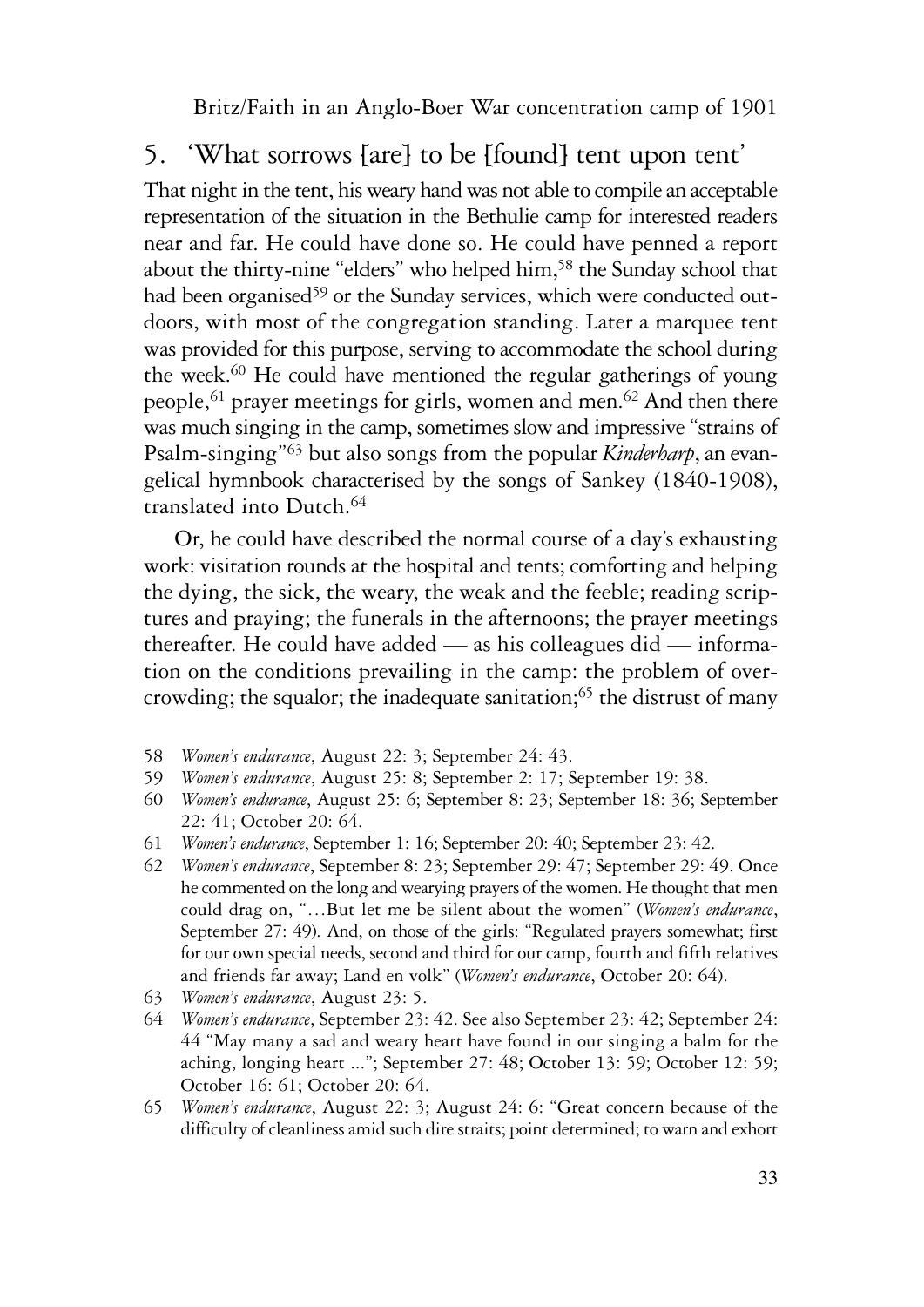in the medicine, medical prescriptions and treatment received; the superstition and trust in their own remedies,<sup>66</sup> and that the doctors and nurses did their best to combat pneumonia, fever, measles and enteritis.<sup>67</sup> However, reference<sup>68</sup> to insufficient provisions and nourishment, to the inferior quality of the meat, and to shortages<sup>69</sup> or criticism of the in-

one and all to the strictest cleanliness; for cleanliness is next to godliness". Cf also September 4: 19; October 16: 60.

- 66 Cf for example the following remark, *Women's endurance*, September 9: 25: "The quack doctor deserves to be kicked; found bottle of medicine on table somewhere; pure water; five shillings. He is coining money and fleecing people most scandalously; child now luckily in hospital; spoke strongly to parents on the point". See also August 26: 9: "... the idea that is dangerous to wash with measles; rot!".
- 67 *Women's endurance*, August 25: 7.
- 68 Cf also *Dagboek*, 65: "Zoo gaan ons leeven toen aan, elken acht dagen moet ons gaan meel, koffie, zyker en zout ontvang. En elke vyftien of twintig dagen paar stukkies zeep ontvang en elken morgen vlees en elken Zondag kerk van Ds. Becker en mandag en woensdag en donner dag Bud uir en dan zijn hier ook vrouwens die de behoeften van ons op schryf wat dan iets aan gedoen wort en schoenen wort ook gestuir die aan de menschen uit ge deel wort"; *Dagboek*, 67: "De avont wort dit gezing tot om negen uir. Om drie uir begin de kinderen alweder huil en tyn dagbreek dreen dit al, zoo als hele schreeuw en dan gaan dit zoo als wasgoed wat geklop word zoo slaat de moeders de kinders en zonop dan is dit net een gedreen. Dit lach in huil en praat en kap en slaan en ry en Op ver vleis, elken mogen. Zoo dreen di die dag deer tot die avond en de dag als men uit de Camp gaan dan kan men net vrouwmenschen zien aankom wat gaan hoit haal en niet ander dan kriedorings. Elken morgen wort voor elken tent hoit neergezit zoodat hy dien dag kan daarmee kos kook, maar ons bakhout moet ons zelf aandra."
- 69 The lack of sufficient nourishment for the camp is often mentioned in the diary. See *Women's endurance*, August 28: 12; September 1: 16; September 5: 21: "Milk supply has been stopped in Camp; this causes great distress. What sorrows is to find tent upon tent with sick children and no nourishing or invalid food; not even milk"; September 12: 28; October 3: 54: "Can a man (let alone a woman breathe not a child) remain healthy and strong on bread, meat (miserable halfpound), coffee, and condensed milk? And so, when sickness comes there is nothing to fall back upon — no resistance. And with a wasted constitution who can battle against fever, pneumonia, and other things? And for those that grimly struggle through, there is nothing wherewith to nourish and strengthen; no real milk; no eggs; wine; no delicacies such as convalescents should be tempted with. About as saddening sight as one can dream of is a peep into the children's ward — poor wasted, withered little innocents!" Rensche van der Walt also refers to the poor quality of the food (*Dagboek*, 88). She tells how they used to go out into the hills to dig "uintjies" (uncultivated root plants) to eat. Cf also *Dagboek*, 82: "Under old Daer," (Camp Superintendent during 1901) "we were like dogs".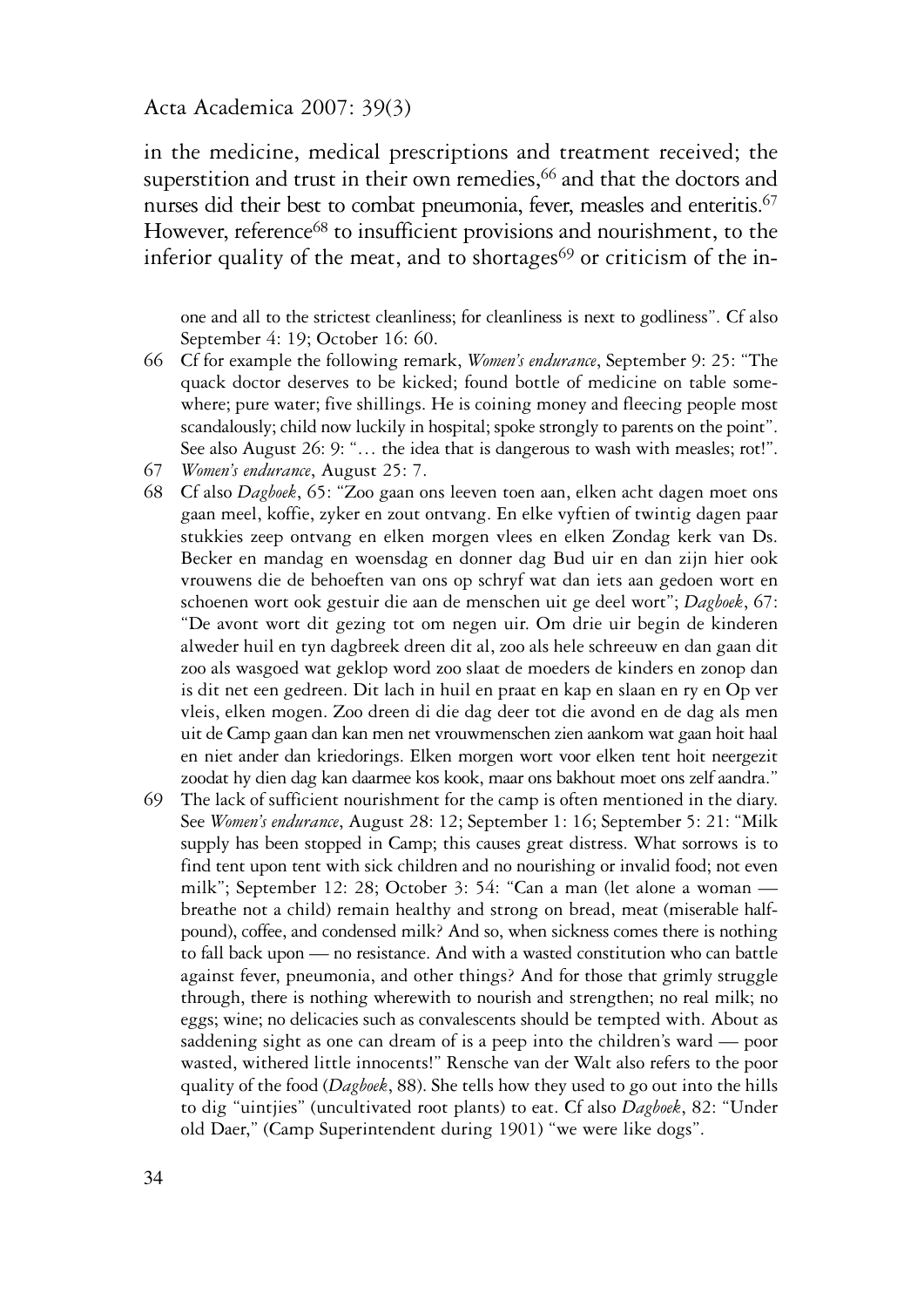competent camp authorities would not have met with the approval of the censor — in fact, his ministry would have been abruptly terminated.<sup>70</sup>

## 6. 'It is so hard to pray and so wearying'

The diary clearly shows that Luckhoff was overcome by the situation in the camp. After only a week he had to deal with the "fearfulness of being awakened repeatedly in the night"71 by the tramp of those carrying away the dead to the morgue tents.72 The "horrible whistle" — as he called it — that summoned "the morgue tent people" to come and remove the dead upset him greatly. Four days after his arrival, he wrote: "It is Death's shrill, harsh, jarring, triumphant shout! It shivers one through".73 By then he knew that more funerals were inevitable. The Sunday after his arrival he had 14 bodies to lay to rest. He noted then that the burial ground contained about 120 graves,<sup>74</sup> still awaiting gravestones. Many of them were marked with bottles stuck into the fresh soil, each containing a piece of paper bearing the deceased's name, date of birth and date of death. During September 1901 a further 500 graves were added.<sup>75</sup>

He jotted down the biblical texts used at the funerals<sup>76</sup> and complained that the preparation had to be done when he led the slow, weary

- 70 *Women's endurance*, September 12: 27: "This is my daily dilemma: Speak out and protest, and be removed or imprisoned — hold silence and be the coward, and remain in the work. And I chose the latter."
- 71 *Women's endurance*, September 1: 16; Cf also August 28: 11; September 21: 40.
- 72 There were three such tents, about 100 yards beyond the hospital. See *Women's endurance*, August 29: 13.
- 73 *Women's endurance*, August 25: 8.
- 74 *Women's endurance*, August 23: 4.
- 75 *Women's endurance*, October 1: 54.
- 76 He decided to write down the texts for the addresses at the gravesides in his diary. See *Women's endurance*, August 24: 6. Cf further August 24: 6: "As for man his days are as grass; as for a flower of the field so he flourishes"; August 26: 9: "It is sown in corruption, it is raised in incorruption"; August 28: 11: "So teach us the number of our days", "And the dead were judged out of those things which were written in the books, according to their works"; August 30: 14: "I was dumb, I opened not my mouth because thou didst it"; August 31: 15: "For it is soon cut off"; September 2: 18: "That which thou sowest is not quickened except it die"; September 6: 21: "Lord, Thou hast been our dwelling place in all generations"; September 8: 23: "But they which are written in the Lamb's book of life'; September 11: 27: "To know Thee is life everlasting"; September 16: 34: "The Reaper and the flowers"; September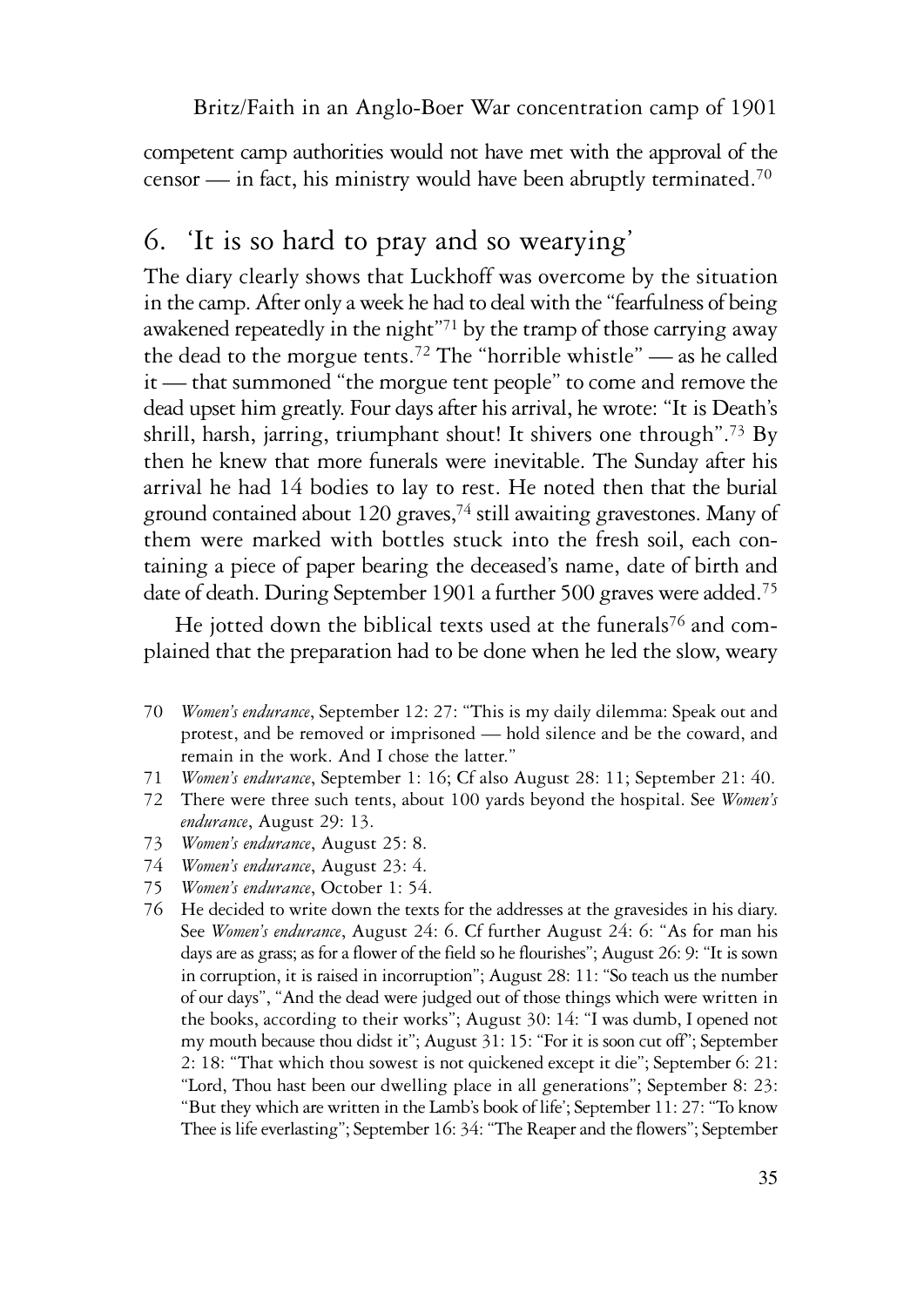procession to the graveyard.77 Now and again the outline of a sermon was written out, for example:

And the dead were judged out of the things which were written in the books. We are all busy, each with his own book, and each day we add a page; but one day, like with these dead, we come to our last page. What have we written? How do we write? When we become God's children, God writes in letters of red — with Christ's blood as ink — over the pages of sin we have till now written 'Cleansed in Jesus' blood' and thence we write only to the glory of God. And the little children we bury today — they too have their little books completed, but I believe there was an angel to hold the pen of each child, and that therefore their little books will be pure before God.78

Apparently the text for that occasion was taken from Revelations  $20:12.79$  It is clear that the application does not complement the original meaning of the text. Luckhoff rather re-interprets it in terms of a conceivable metaphor in which consolation may be found but which contradicts the teaching of the Bible. There are no biblical grounds for assuming that angels intervene in such a way on behalf of infants in their final moments. Luckhoff was not only theologically inaccurate; in fact, he was in error. There is no substitute for Christ. However, his exposition may indeed have comforted the weeping mothers and children gathered at the open graves. One must therefore ask: did this metaphor (and the approval thereof) indicate the existence of a devout spirituality concerning angels among the residents of the camp? The angels carved on so many gravestones could indeed have been powerful expressions of this spirituality or belief.80

18: 37: "Lord, make me know mine end"; September 20: 39: "So teach us to number our days"; October 16: 60: "Blessed are the dead that die in the Lord"; October 8: 56: "And they brought the children to Jesus"; October 16: 61: "I was dumb. I opened not my mouth because Thou didst it"; October 18: 62: "I go to prepare a place for you".

- 78 *Women's endurance*, October 18: 62.
- 79 "And I saw the dead, the great and the small, standing before the throne; and books were opened: and another book was opened, which is the book of life: and the dead were judged out of the things which were written in the books, according to their works". *Holy Bible*, Revised Version, 1938.
- 80 *Women's endurance*, September 8: 24: "May God's angels guard over those hospital tents this night."

<sup>77</sup> *Women's endurance*, August 28: 11.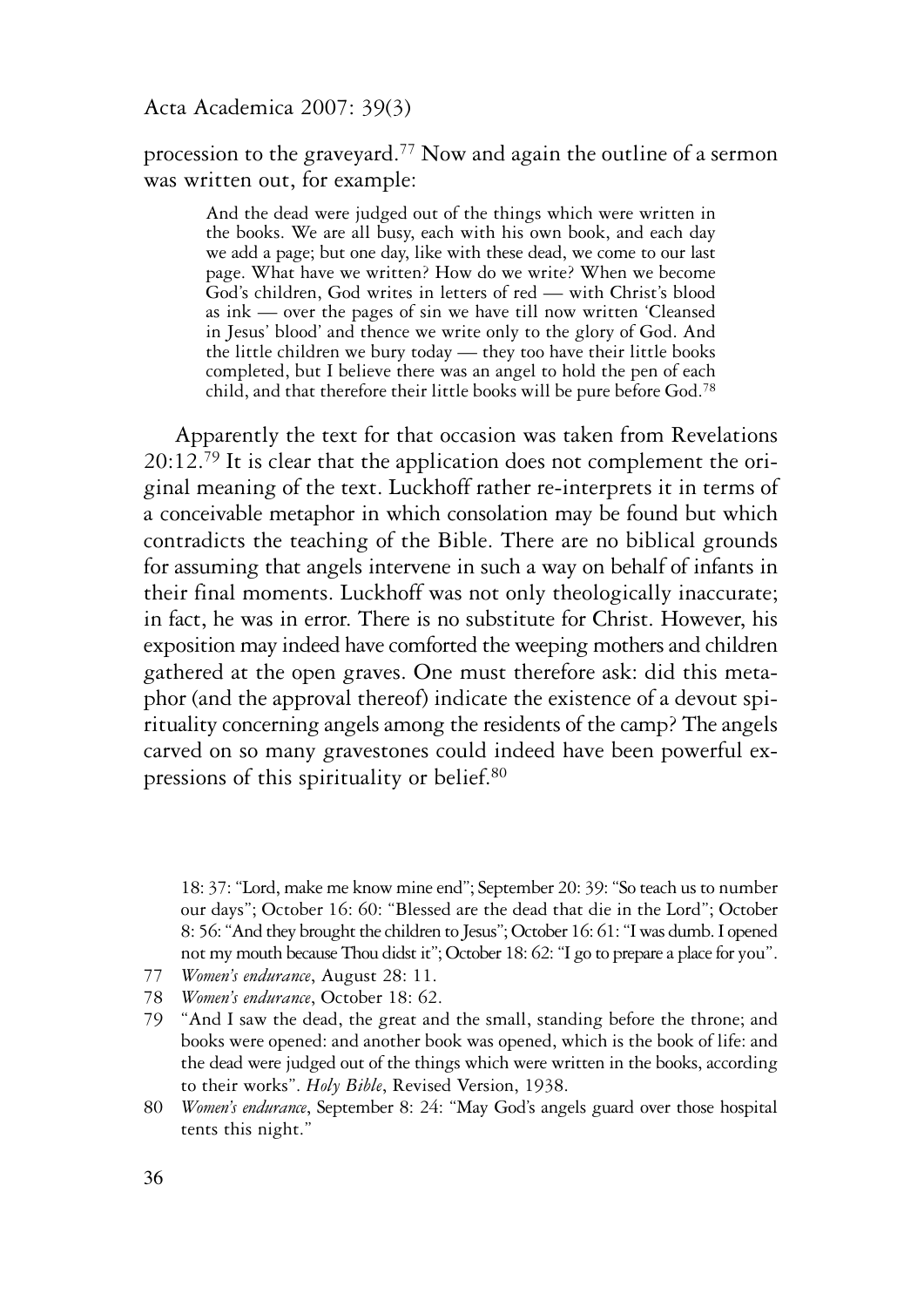It was not only the daily deaths and the regularity of disturbing funerals<sup>81</sup> that constrained Luckhoff's reflection. He was continuously hampered by the sense that his ministry was falling short.<sup>82</sup> He could never find time to prepare sermons properly.83 His duties were demanding. "It is so hard to pray, and so wearying. And then, to comfort and cheer, when your own heart is lead within."84 Furthermore, the intense misery, the disconsolateness of the people around him, and the overwhelming helplessness in the presence of death<sup>85</sup> run like a molten core through the diary. Listening on the evening of 27 August to "great coughs; little coughs; deep coughs; shrill coughs; hoarse coughs; long coughs; coughs that are no coughs at all" he wondered "how many are to die to-night!"86 "One longs for day, and the night seems never to end."87

The burden of an inner tension is clear in his report on the 21-yearold Annie Bothma, desperately ill with pneumonia in the hospital. He could not reconcile himself to the prospect of her death. And yet she yearned to be released from life, and begged him to pray to that effect.

- 81 See *Women's endurance*, August 27: 10; August 30: 14: "Oh, the sorrow of it! The sorrow of it! Nothing is more regular than that dreary procession every afternoon at four o'clock"; September 3: 19: "And so we go forth day by day; the dread whistle; the regular tramp of the bearers to the morgue tents, and the slowly winding procession every afternoon".
- 82 Cf *Women's endurance*, August 24: 6; September 1: 16.
- 83 See *Women's endurance*, August 28: 11; August 31: 15; September 1: 16; September 21: 40; September 22: 41; October 12: 59; October 24: 65.
- 84 *Women's endurance*, September 1: 16; September 4: 20; September 12: 28: "These funerals most painful and wearying, and then the burden of having to give address". Cf also September 29: 49.
- 85 He was confronted with the biblical story of Jairus's daughter. Many dying children in the hospital tent asked him to read this very story to them. Cf *Women's endurance*, September 15: 32; September 16: 35. Cf further August 24: 5: "The mother died last week. Daughter this morning […]; remaining daughter very very bad; 'Mijnheer, moet assemblief bid dat ik gezond kan word' [Sir, you must pray, please, that I may recover]; little hope; inflammation"; August 26: 8: "Weinanda; five years; pining away; large grey eyes; far-away look; poor little mite. […] Wonder if I am really rather soft; but when this little mite clasped her tiny hands together when Oom began to pray, I was bowled clean over." She died on September 8; cf September 8: 24; September 21: 40; October 18: 62.
- 86 *Women's endurance*, August 27: 11.
- 87 *Women's endurance*, August 28: 11; September 7: 22.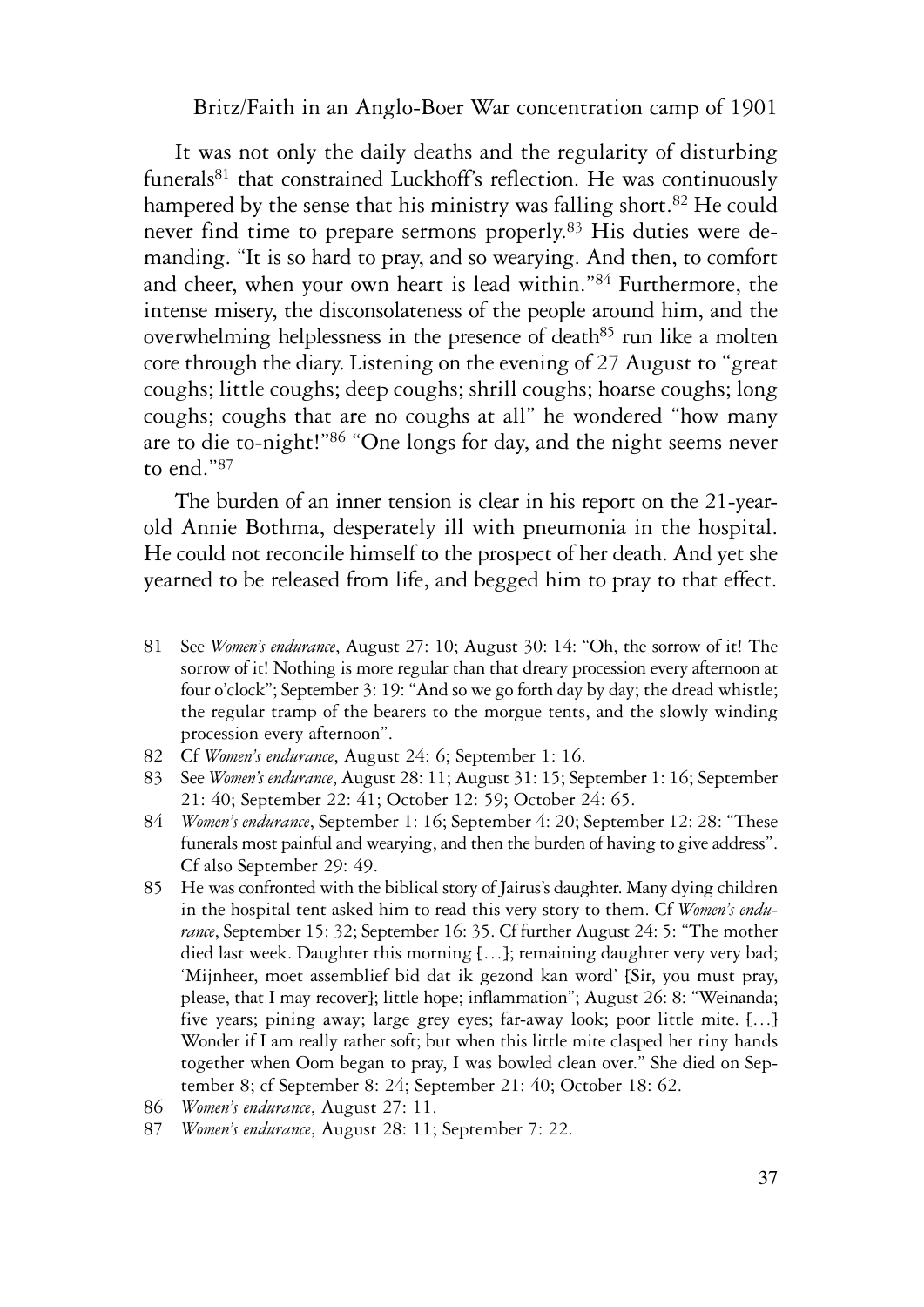Now, God forgive me, but this dying girl's request I cannot, cannot accede to. Humanly speaking she simply cannot live; it is only her abnormally strong constitution that fights so rimy [*sic*]. I have wrestled with God for her life. Oh, she must not, may not die! Think of the weak, frail mother — of the father far away in Ceylon! 'O ye of little faith,' and yet I firmly believe God can still spare her life.<sup>88</sup>

Two days later she was buried with others, some of whom were wrapped in blankets due to the shortage of wood for coffins.<sup>89</sup> "Our camp", he wrote on 1 September, "is a veritable valley of desolation."

For the very essence of sorrow and misery, come here! For weeping, wailing mothers, come here! For broken hearts, come here! For desperate misery and hopelessness, come here! What would become of us if we had not our Religion to fall back upon! What, if we had not the assurance that a Good and Merciful God reigns above! What if there was no Love! What if there was no hope of the Resurrection and Life Everlasting! What, if there was nothing beyond the grave!<sup>90</sup>

## 7. 'Is there no pity sitting in the clouds that can see into the bottom of our grief?'

But what was there? His uncertainty and doubt in this regard surfaced at the end of September. On the night of 29 September he wrote:

Our fellow men around us are carried off by death; and now they are solving the great mystery of the hereafter. Stupendous thought! These same men, women and children with whom I prayed, to whom I spoke about eternal things — they know now what we are burning to know. Is there life after death? Is there a Heaven? Is there a hell? What do the departed do just now? Is there perhaps a purgatory where souls are purified? Is there a throne above? Around which crowds that cannot be numbered stand clothed in long white robes? What about the palm branches? And a thousand more questions.<sup>91</sup>

#### He was perplexed. He was questioning the Bible. He concluded, though: "The just shall live by his FAITH."92

- 88 *Women's endurance*, August 28: 12.
- 89 *Women's endurance*, August 30: 14; For burials in blankets, cf September 28: 11.
- 90 *Women's endurance*, September 1: 16. Cf also September 4: 20: "Two things I have learnt during these fourteen days which till now to me were all fancy — the meaning of Love and the thing called Religion". Also September 12: 28: "The fruit of our faith is our resignation and peace of heart".
- 91 *Women's endurance*, September 29: 50.
- 92 *Women's endurance*, September 29: 50.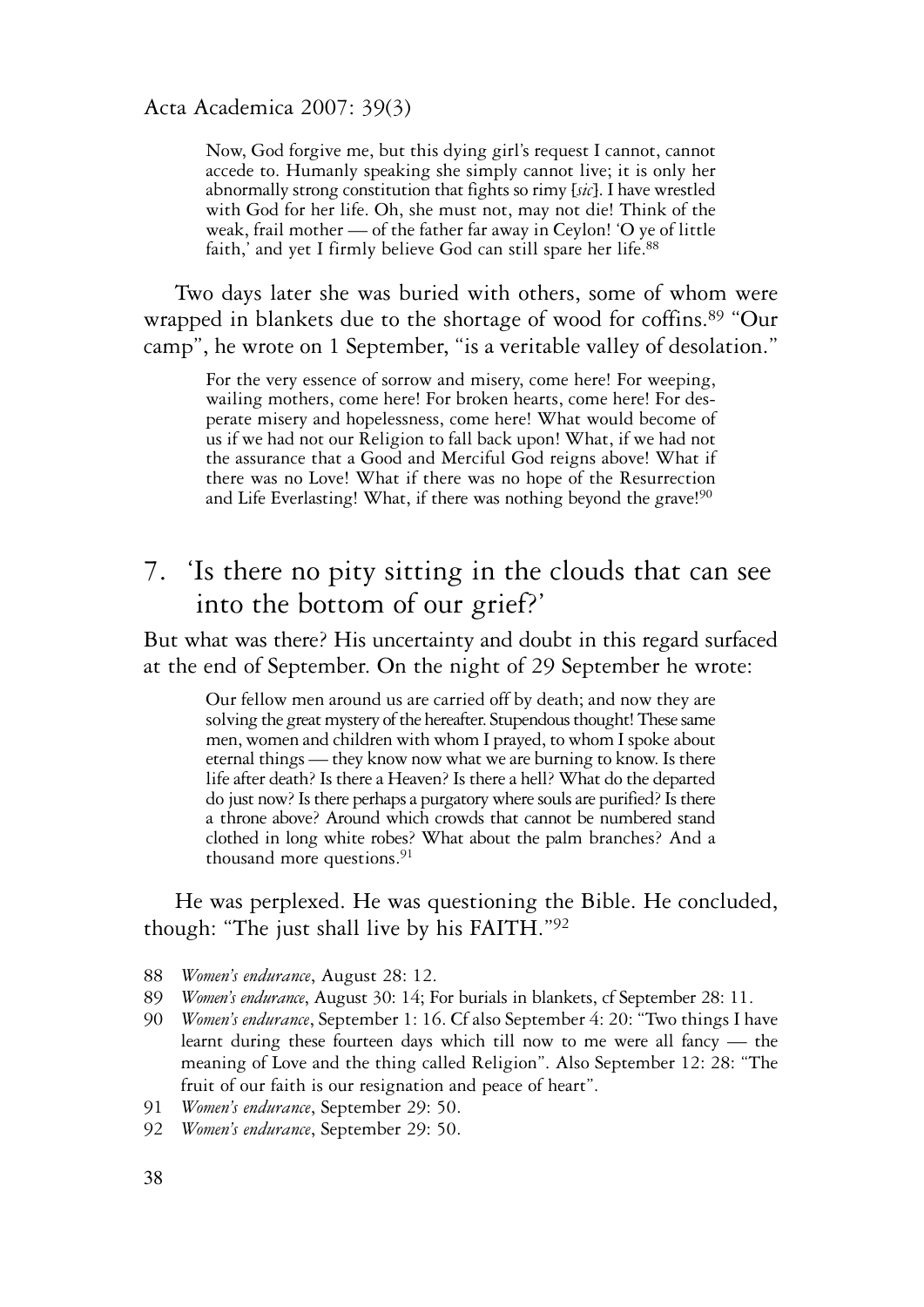By that time the sensitive young evangelical minister was challenged by even deeper questions that arose: questions concerning God Himself … He found himself in the same position as the husband who had rushed out of the tent in tears when his wife was dying. The man's question as he fled had not gone unnoticed. Luckhoff wrote it down in his diary: "Is there no pity sitting in the clouds that can see into the bottom of our grief?"93 Is this sentiment not also what the enigmatic story of Herklaas really reflects? The entry for 31 August 1901 reads as follows:

Glum; just returned from dying boy, Herklaas; young, strong; father Ceylon; visited him yesterday; said he did not want to die because his father was away, and he had to care for the mother. Touched late last night and found him very bad […] this morning he was better, but this afternoon worse, and now (10 p.m.) I find him dying. I am very very downhearted tonight, and am tempted to think that, after all, God - No, I won't write it, because I believe this is a temptation of Satan! But, oh, we did pray so fervently that God should spare his life; he still is so young and so strong.94

Did the same thoughts crop up when he joined lamenting womenfolk crowding a tent a few days later, and noticed "the helpless babe, casting her black eyes from one to another"? "Some people will insist on anticipating the Almighty", he wrote, but "the child is dead, though".95

"Why is there so much sorrow and bitterness in this life?"96 "But where, o where are our prayers? May God save me from sin of unbelief and doubt during these days!"97

These thoughts did not cross the mind of Rensche van der Walt:

We do not lament, because the Lord Jesus was a stranger on earth for thirty years, and He has said: Whoever wants to be my disciple, must take up my cross and follow Me. Thus I may not whimper when I have to take up my cross.<sup>98</sup>

- 93 *Women's endurance*, August 27: 11.
- 94 *Women's endurance*, August 31: 15.
- 95 *Women's endurance*, September 4: 19.
- 96 *Women's endurance*, September 17: 35.
- 97 *Women's endurance*, October 10: 57. Cf also October 12: 57: "Thirteen coffins; so sad, so painfully sad. May I never forget the weeping crowd around the open graves! [...] And now, where are these dead? What would I not give to have short minute's talk to that young girl! What would she tell me? We read together so often, prayed so often, spoke about eternal things so often. And now! What now? How good and wise of God to withhold from our knowledge some certain things."
- 98 *Dagboek*, 62 "Maar ons klagen niet want de Heere Jezus heef dertig jaar op de aarde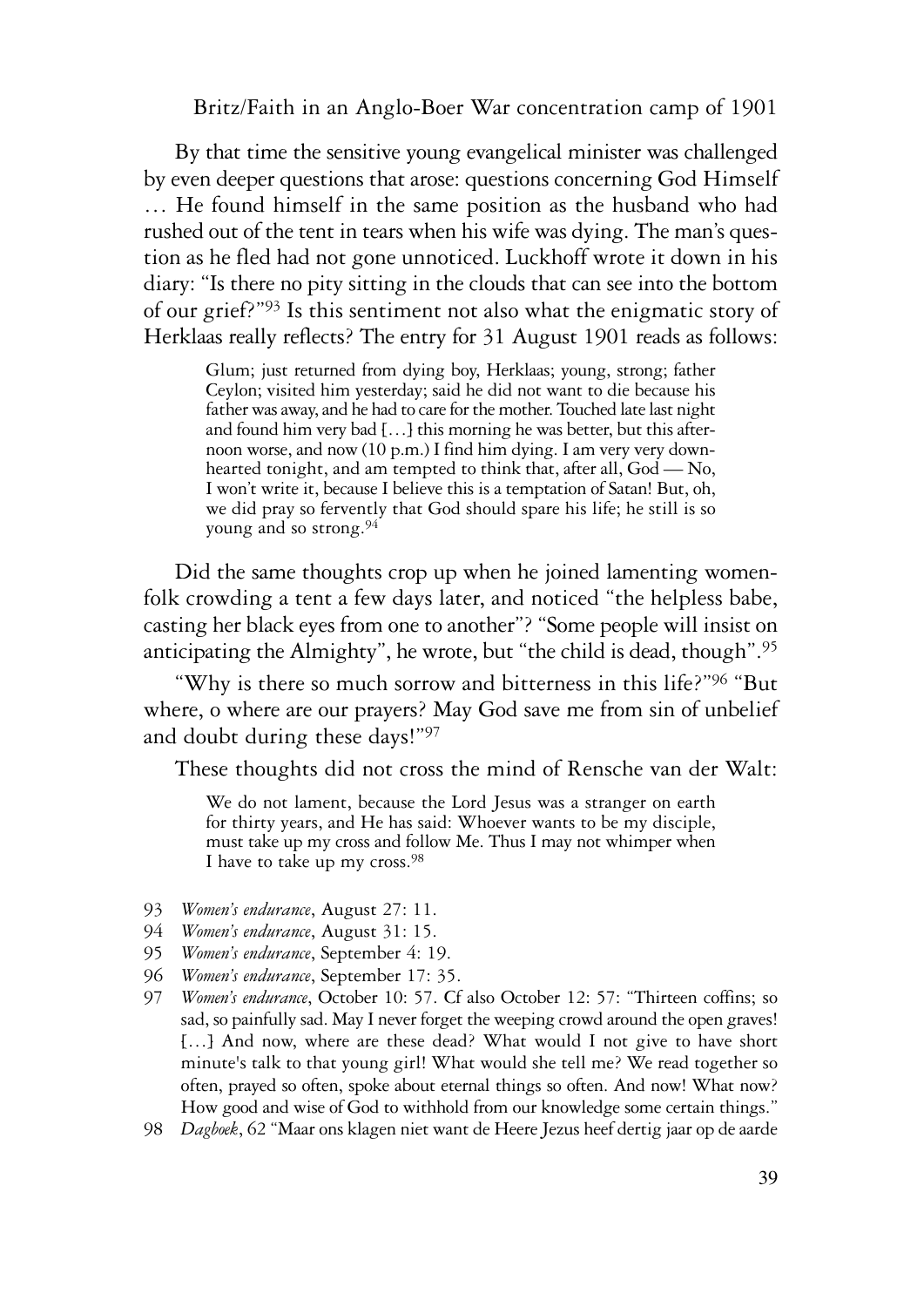In that dreadful camp — a place of noise, of affliction, of weeping, of sorrow,99 a grieved mortal dale100 — her faith found expression in submission to and compliance with God's will<sup>101</sup> and God's chastening hand.<sup>102</sup> There is an invitation to surrender and take comfort in God's Word.<sup>103</sup> And hope.<sup>104</sup> Is this a portrayal of an uncomplicated and unpretentious reception of the teaching of the *Heidelberg Catechism* and the *Belgic Confession* on the Providence of God?105 Luckhoff, on the other hand,

een vreemdeling gewees en heef gezeg: Die een deceipel van my wil wees zoo neem my kruis op en volg my. Zoo moog ik niet kermen als ik myn kruis moet opneem" [my translation, DB].

- 99 Cf in this respect *Dagboek*, 71, 73, 75.
- 100 *Dagboek*, 72: "5 october was my treerigste dag wat ik in de Camp gehat heef, dien ik nimmer of nooit zal vergeeten. Waarop ik moet psalm 118:9 uit roep: De heer wou my wel hard kastyden maar storten my niet in de doodverzachte vaderlyk myn lyden en redde my uit alle noot."
- 101 Cf *Dagboek*, 80: "Zo zien ik dat de leeven ver kort wort door zwaar maar wy klaagen niet, want dit doen de wil dus Heeren. De Heer heef gegeven, de Heere heef genomen, de naam dus Here zy geloof"; *Dagboek*, 76 "Wat de lieve Heere aan ons daan is wel gedaan. Want de Heer is groot een heerluyk God een Koning die het zaligste lot. Alles die op aarde leef beef onder de wil en beschermde hand dus Heere. Wat de Heere doen is en zyn wil behaagen. Het diepst van aardryks in gewand het hoogs geberg is in zyn hand. Van booven de aarde tot ook zoo diep mensch het ook moog bevat tot ook het hoogs geberg, zyn ook onder de wil des Heeren, aan dien hy dit ook toe geschink heef dien zal het beert is al gehoorzaam op zyn sinken. Zoo zyn het ook met de gene die de Heere roep tot de eeuwige wooning die moet spoedig gaan, want de hooge berge als de Heere ook tot hun wink zal zy hun oude staanplaats moeten verlaaten, zoo moet ons maar zwygen over de gene die hun reis voleindig hat en over ons self treeren, want ons weeten niet waar en hoe ons ook nog moet vaaren voor ons ons reis vol eindig het. Waaken en bidden moeten wy op dien weg gaan. Zoo gy zyn stem dan heeden hoort verhard u niet maar laat u leiden. Geloof zyn heil en troosryk woort. Onze leeven wort op wonderlyke wyze beproef."
- 102 Cf *Dagboek*, 77: "Maar zy allen zyn geduldig onder de Kastydende hand dus Heeren want de Heere kastyd de gene die hy lief heef"; *Dagboek*, 77: "Dog wy klaagen niet, want wat de Heere doen is welgedaan"; *Dagboek*, 58: "Ons werp al onze bekommernis op de Heere. Hy zal het voor ons maaken"; *Dagboek*, 59: "Maar de Lieve Heere heef toen nog een ander doel met ons die ons niet weeten. Ons dink toen ons weg. Maar de Heere bestier ons gang"; *Dagboek*, 60: "Maar ik troosde my maar weder met Ps. 25:6. Deze woorden: God zal zelf hun leidman weezen, leeren hoe zijn wandelen moet."
- 103 *Dagboek*, 73, 84.
- 104 Cf *Dagboek*, 80: "Maar ik hoop ons zal niet altoos verstooten wort de dag breek aan dat ons weder zal verlos worden van ons treerigheid. Dan zullen ons getroos worden van al ons droefheid."
- 105 Cf *Heidelberg Catechism* Sunday 9 and 10; *Belgic Confession* Article 13.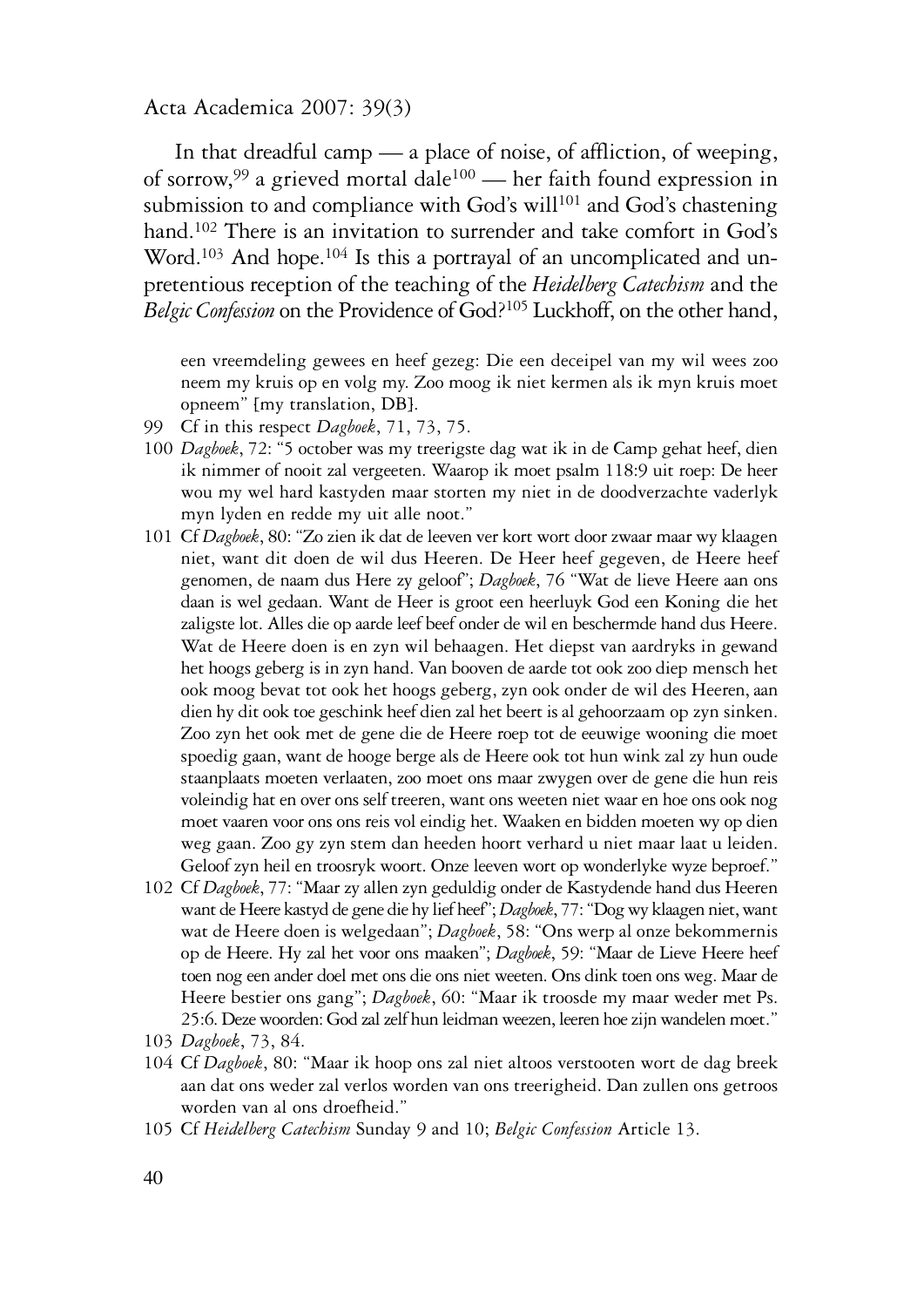nowhere refers to or even implies the same confessional standards of his church. He raises serious questions and records the temptation to doubt and despair. Does this indicate that the evangelical theology in which he was trained was unable to prevent him from questioning God's will and providence in the circumstances he was experiencing?

When he sat down at his small table on a wooden box that Wednesday night to write in his diary, he had been subjected to unforeseen, even unthinkable experiences and thoughts. It is fully understandable that he wanted to tarry over the tragic scenes of life that evening. Thus he writes: "Let me attempt what I have never before done — a description of a deathbed".106

## 8. 'Let me attempt to ...'

From the very first day he was confronted by death, by deathbeds, and by the moment of death. By 23 August he had already gained the impression that a "deathbed" seemed to hold "a grim attraction for our people".107 He found "such barefaced curiosity […] revolting [...] I hate it," he remarked.108 On the night of 25 September, though, he found himself describing a deathbed scene.

Something prompted me to make early visit to the hospital, so went before breakfast. In first ward went straight to little Mita Duvenhage's bed, and her I found very bad — struggling hard to breathe; so young and yet so bitter a suffering!

From there called by Mrs. Van den Berg to new ward, to come quickly, as Lenie was dying.109 I went, and when I entered saw that God was going to take her away. Let me not attempt to describe her angelic little face of marble white, her beautifully chiselled nose, and her sweet little mouth! Silently we knelt around her bedside — mother, nurse and I. Of her beautiful blue eyes I have said nothing, for they were closed — the lids gently drawn, and the lashes trying hard to kiss the soft smooth cheeks. 'O God, come and help us! O Saviour, come and take

- 106 *Women's endurance*, September 25: 44.
- 107 *Women's endurance*, August 23: 4; August 24: 5; August 26: 9: "… if anyone is seriously ill, they 'hands up' and cluster around to await the end, lest per chance they miss seeing such a beautiful deathbed".
- 108 *Women's endurance*, August 28: 11. Cf also August 31: 15: "Some folks will put themselves to endless inconvenience to be able to witness a deathbed. They revel in it. I am vexed in my soul, and feel as though I could knock down every one of them."
- 109 He visited her in the hospital on 21 September and prayed that God might spare her life. *Women's endurance*, September 21: 41: "A girl of fourteen, with the softest, sweetest face imaginable; two clear languid, blue eyes …", he then observed.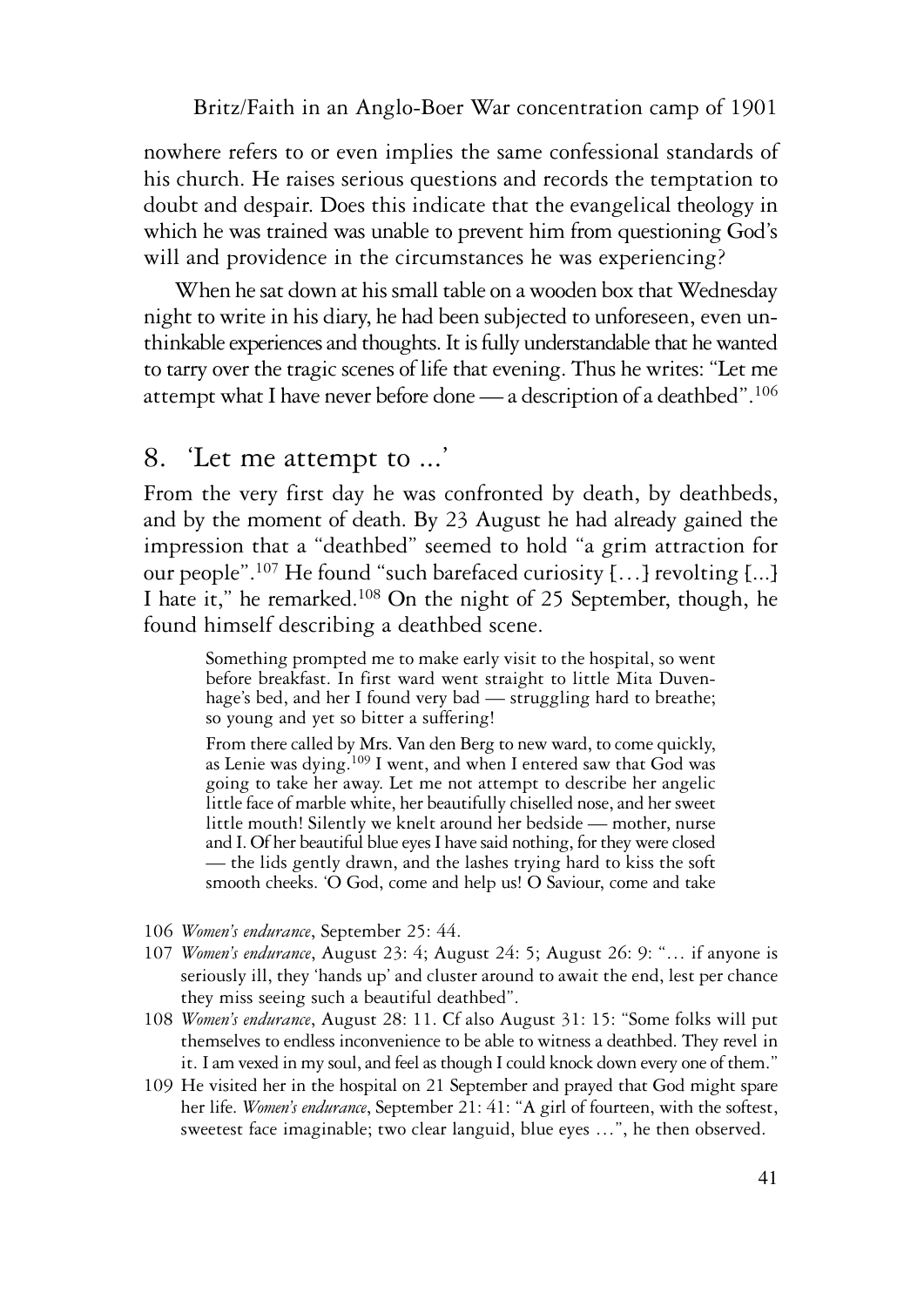Thy place beside her bed — hold her hand — take her in Thy tender arms and press her against Thy bosom! Bear her, Saviour, where Thou wilt, for with Thee she is safe. Comfort our hearts and give us to bend our heads in humble resignation — Thy will be done. Amen!'

'Lenie, Lenie, Lenie, mij kind, jou mammie is hier bij jou, en Jezus ook is hier om jou hand te hou — moenie bang wees nie, mij kind.' ['… my child, your mother is here, near you, and Jesus too is here to hold your hand — don't be afraid, child.'] Under her weary eyelids she looked at us, and a large tear gathered in her left eye. It glistened like a diamond for a moment, and then became the possession of the sorrow-stricken mother. Then we were silent and watched. Slowly and gently the lids opened — now again we could look into those clear blue orbs. Wider — wider — and still wider they grow — uplifted, right away beyond the three forms of clay before her. See how the pupils dilate — they seem to swamp the blue! And so for a few short moments they remain. It was a gaze right beyond us to — what! Will it be old-fashioned to suggest 'Angels', perhaps! Until I grow wiser I shall hold fast to Angels. O, the mystery of the Unknown!

And slowly, gently, those lids sink once more to rest — to rest indeed — for her spirit has fled — perfect peace!

How passing strange, how majestic in its simplicity, how weird in its strange stillness — the passing of a Soul — the disunion of Body and Spirit! Is this Death? Then may I never fear its shadow! Sunset and Evening Star!<sup>110</sup>

Lenie was buried the following day. There was a problem. The supply of boards for coffins was again exhausted. "Well, I (next to) stole two nice planks in the store tent, and was, with empty condensed milk box and the box which I used as a chair, able to give quite a small fortune in wood for Lenie's coffin."111 Mita Duvenage, 14 years of age, was buried as well. They laid her to rest next to her brother. There were another two small children. Thus four in total. The text came from the Gospel of Matthew: "Suffer the children to come unto Me, and forbid them not, for such is the kingdom of heaven."112

While Luckhoff was singing and praying with the children that evening, another young girl died: Lena Steyn.113 The conclusion of his diary entry reads: "And so these three girlies have gone to Jesus. Now, what has become of our prayers and supplications?"

<sup>110</sup> *Women's endurance*, September 25: 44-5.

<sup>111</sup> *Women's endurance*, September 26: 46.

<sup>112</sup> *Women's endurance*, September 26: 46.

<sup>113</sup> *Women's endurance*, September 26: 47.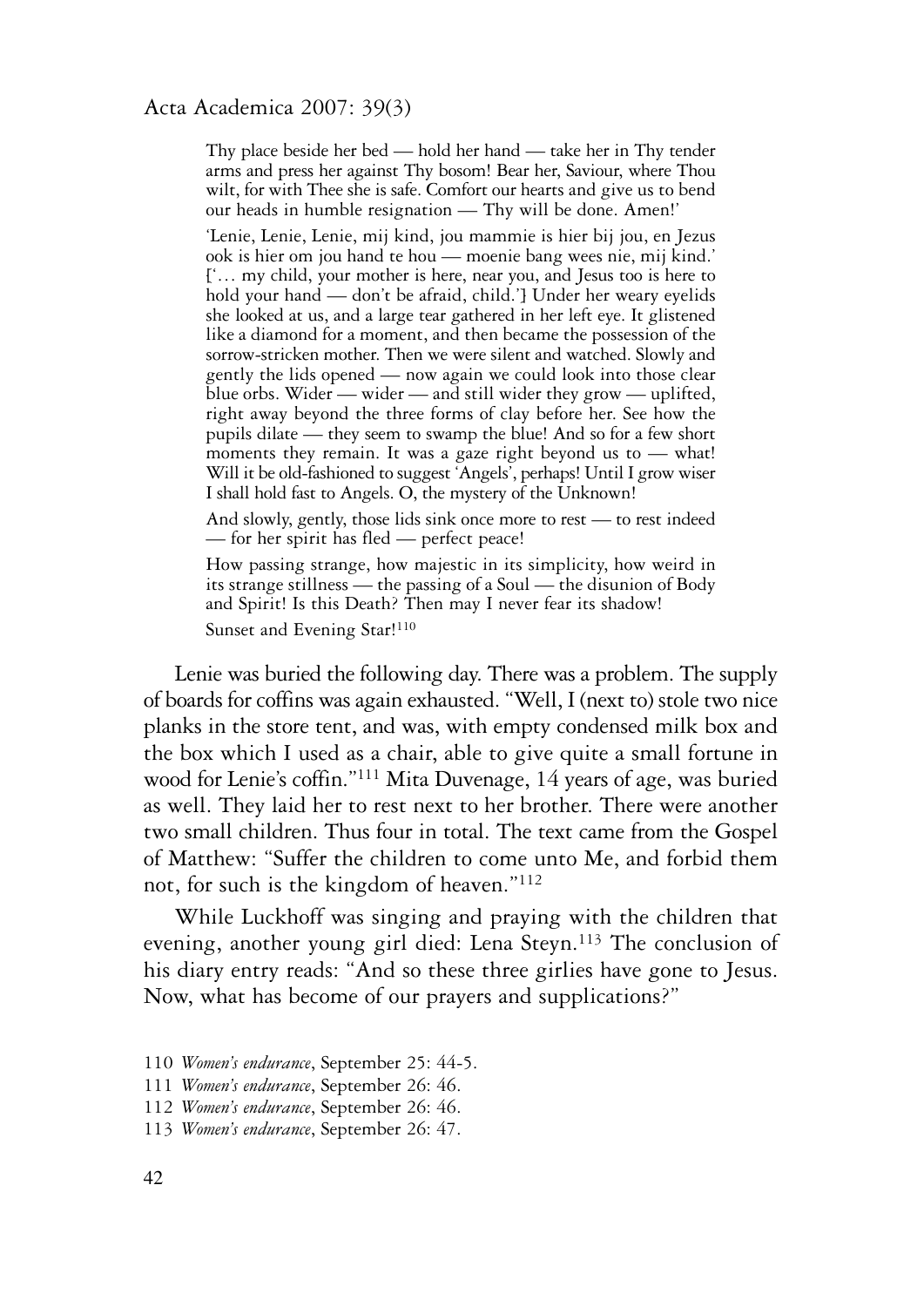### 9. 'The people wept'

On Friday 1 November Luckhoff himself was carried into the hospital. He had collapsed. He was mentally affected and suffering delusions. "During these days of blank, my chief past-time was to recite the Burial Service."115 In December 1901, after about six weeks, he was taken back to his parents' home in Durbanville. For August Luckhoff, the War was over.

For Renche van der Walt, the War finally ended on 28 December 1902, when she arrived back on the farm where they had been captured in April 1901.116 During May 1902 her family chose to move to the new camp at Kubusie near King Williamstown.<sup>117</sup> There the news that peace had been declared reached them on 3 June. A huge bonfire was lit. Psalms and hymns were sung, as well as the national anthems of the former Republics.<sup>118</sup>

'Daarna heef hele toen dooje meziek gespeel genoem gremevon.' ['Thereafter they played "dead music", entitled gramophone.']<sup>119</sup>

In the same week the terms of the peace agreement were communicated to them. "It was after all not a declaration of peace", Van der Walt commented, "but surrender [...] That was a bitter hour. The people wept."<sup>120</sup>

## 10. Conclusion

This article has recorded a sample of Luckhoff's effusive outpourings onto the pages of his diary, tracing some of his personal experiences and observations, with special reference to the impact of his experiences on his faith. He was overcome by the reality of life and death in the camp. He eventually suffered a spiritual and psychological breakdown. The intention of the article, however, was not to highlight the trauma of a pastoral care-giver. Its aim was rather to illustrate the diverse range of the experience and understanding of faith in the concentration camp. Hence the

- 114 *Women's endurance*, September 26: 48.
- 115 *Women's endurance*, 67.
- 116 *Dagboek*, 97-98.
- 117 *Dagboek*, 86, 91.
- 118 *Dagboek*, 90.
- 119 *Dagboek*, 90 [my translation, DB].
- 120 *Dagboek*, 90: "Zoodat dit niet toen een vrede making gewees heef maar een overgeven. […] Dit was een bitter uir. De menschen huil" [my translation, DB].